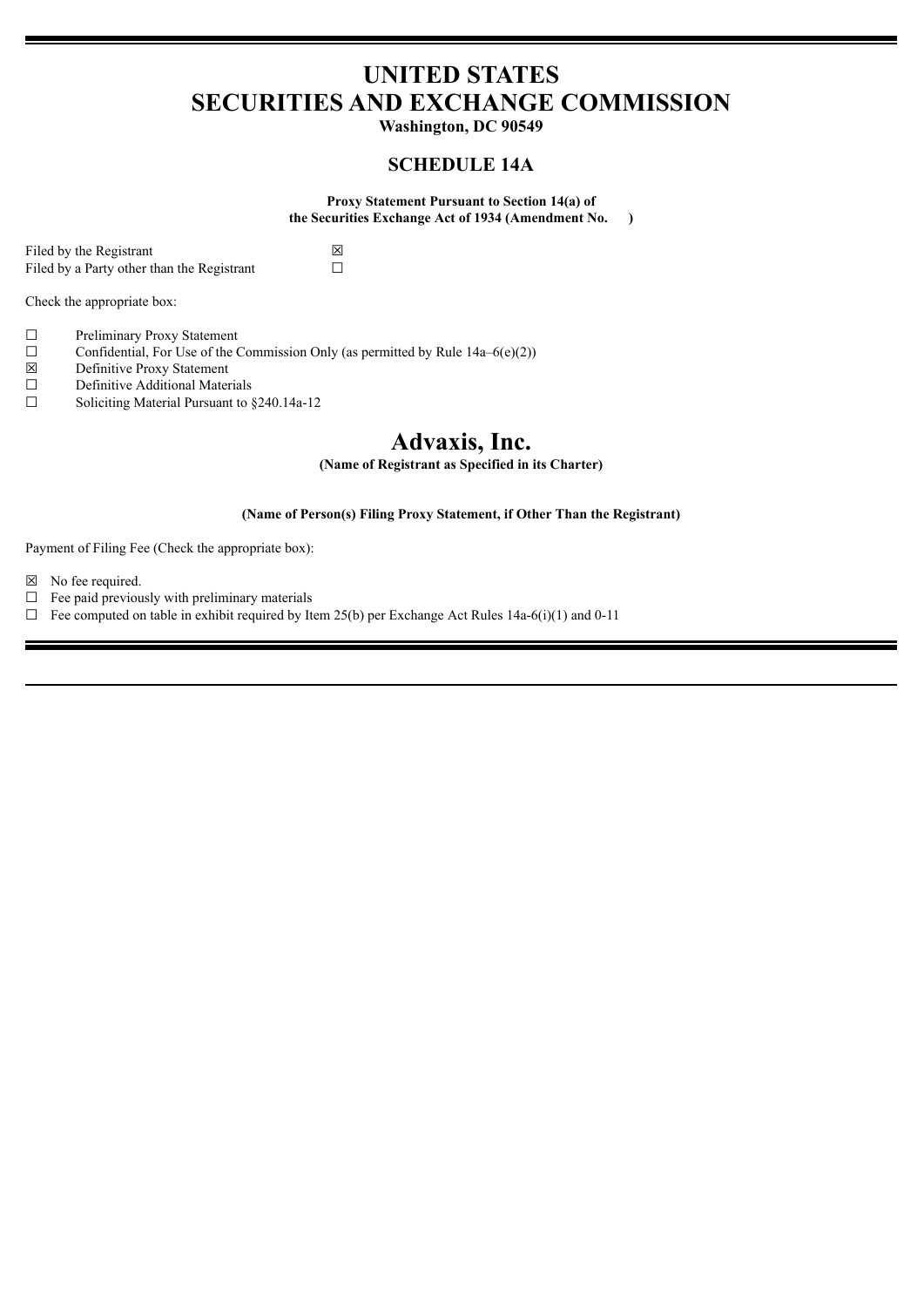

#### **Advaxis, Inc. 9 Deer Park Drive, Suite K-1 Monmouth Junction, NJ 08852**

### **NOTICE OF 2022 ANNUAL MEETING OF STOCKHOLDERS**

Notice is hereby given that the 2022 Annual Meeting of Stockholders of Advaxis, Inc. will be held on June 28, 2022, at 10:00 a.m., Eastern Time and will be held for the purpose of considering and voting upon the following proposals:

- 1. To elect six members to our Board of Directors to hold office until the next annual meeting of stockholders and until their respective successors have been duly elected and qualified, subject to their earlier resignation or removal.
- 2. To approve an advisory (non-binding) resolution regarding the compensation of our executive officers ("say-on-pay").
- 3. To ratify the appointment of Marcum LLP as our independent registered public accounting firm for the fiscal year ending October 31, 2022, which we refer to as fiscal 2022.

The foregoing items of business are more fully described in the Proxy Statement accompanying this Notice. Our Proxy Statement, Form 10-K and annual report to stockholders for the fiscal year ended October 31, 2021 can also be viewed online by following the instructions listed on our proxy card.

Due to concerns relating to the ongoing coronavirus (COVID-19) pandemic, and to support the health and well-being of our employees and shareholders, the 2022 Annual Meeting of Stockholders will be virtual and will be held entirely online via live webcast at **www.virtualshareholdermeeting.com/adxs2022. There will not be an option to attend the meeting in person.**

Holders of record of the Company's common stock at the close of business on May 12, 2022 are entitled to receive notice of, and to vote at, the Annual Meeting. The date of mailing of this Notice of our 2022 Annual Meeting of Stockholders and the accompanying Proxy Statement and materials is expected to be on or about May 19, 2022.

# **IMPORTANT NOTICE REGARDING THE AVAILABILITY OF PROXY MATERIALS FOR OUR ANNUAL MEETING OF STOCKHOLDERS TO BE HELD ON JUNE 28, 2022.**

All stockholders are cordially invited to attend the Annual Meeting. Regardless of whether you plan to attend the meeting virtually, we hope you will vote as soon as possible by following the instructions on your proxy card.

By Order of the Board of Directors,

*/s/ Kenneth A. Berlin*

Kenneth A. Berlin President and Chief Executive Officer

May 19, 2022 Princeton, New Jersey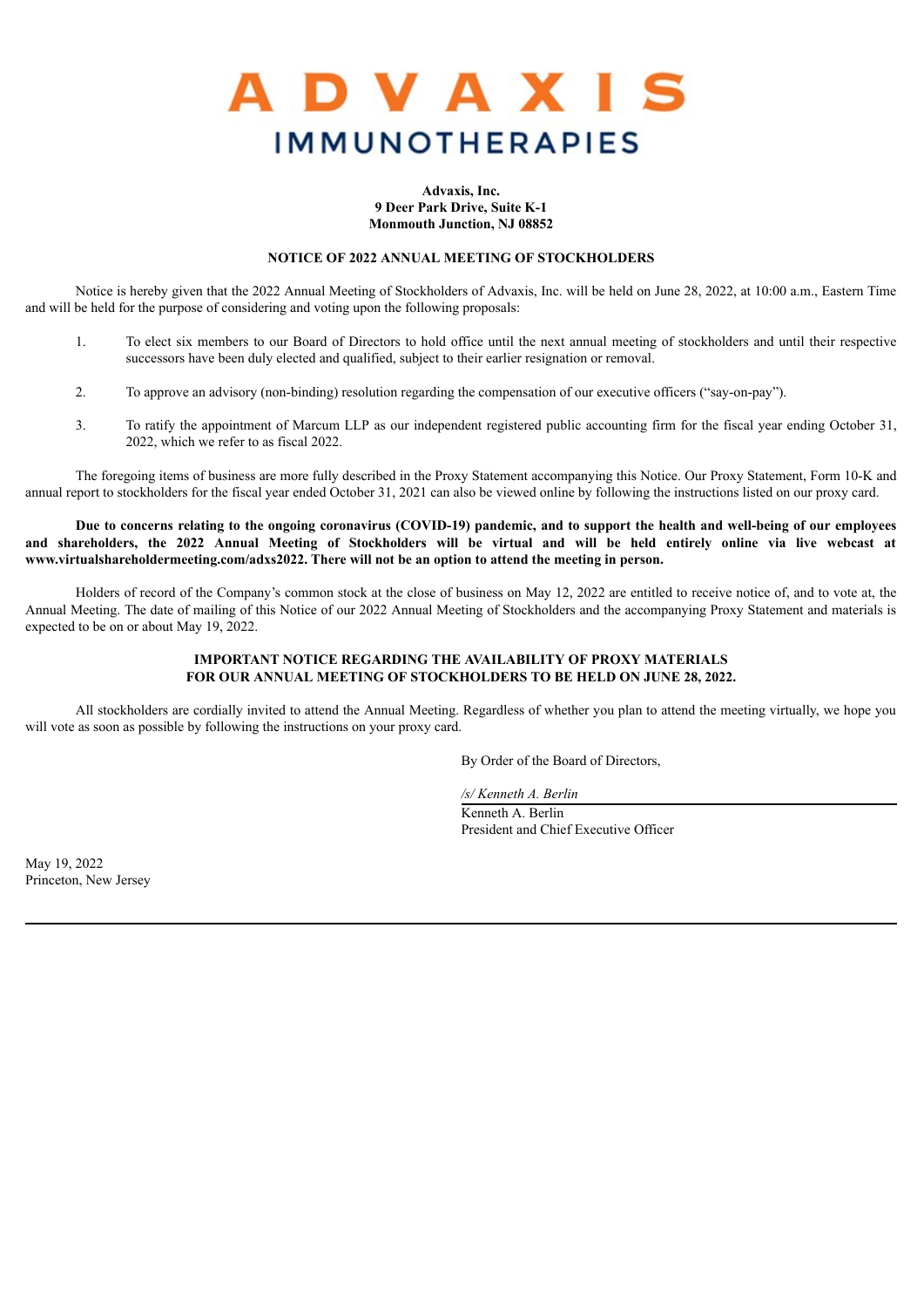# **TABLE OF CONTENTS**

| <b>OUESTIONS AND ANSWERS</b>                                 |    |
|--------------------------------------------------------------|----|
| THE DIRECTOR ELECTION PROPOSAL                               |    |
| THE SAY-ON-PAY PROPOSAL                                      |    |
| <b>EXECUTIVE OFFICERS AND EXECUTIVE OFFICER COMPENSATION</b> |    |
| THE AUDITOR RATIFICATION PROPOSAL                            | 20 |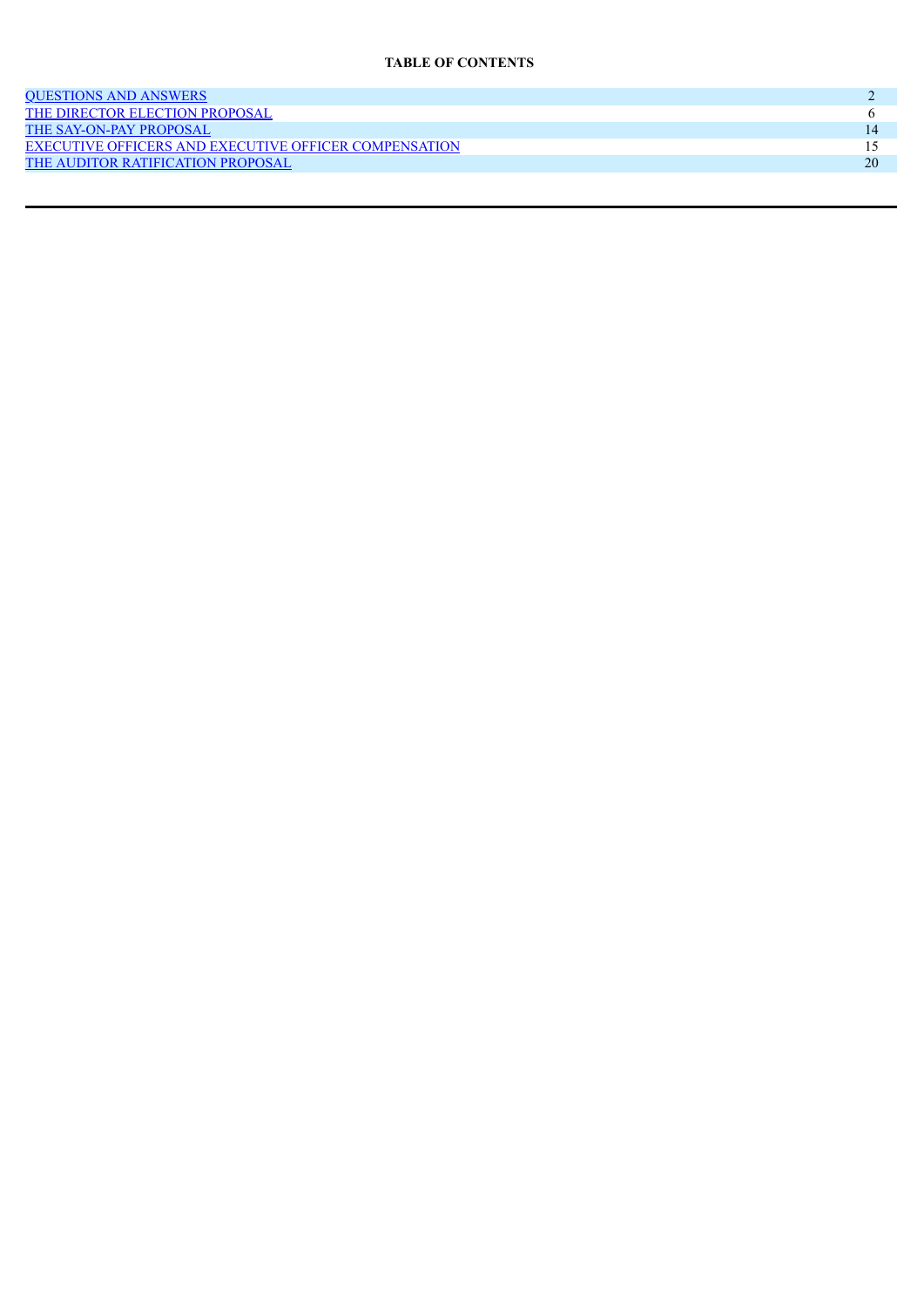# **PROXY STATEMENT**

### **Advaxis, Inc. 9 Deer Park Drive, Suite K-1 Monmouth Junction, NJ 08852**

Our Board is providing these proxy materials to the owners of shares of common stock of Advaxis, Inc. (the "Company," "our," "we," or "Advaxis") as of May 12, 2022, in connection with the solicitation of proxies by our Board of Directors (the "Board") for our 2022 Annual Meeting of Stockholders (the "Annual Meeting"). On or about May 19, 2022, we intend to mail this proxy statement and the accompanying proxy card, together with the Company's annual report for the fiscal year ended October 31, 2021, to each stockholder entitled to vote at the Annual Meeting.

Our Form 10-K for the fiscal year ended October 31, 2021, as well as this proxy statement, will be available through the Securities and Exchange Commission's EDGAR system at http://www.sec.gov.

|  |  | ٠ |  |
|--|--|---|--|
|  |  |   |  |
|  |  |   |  |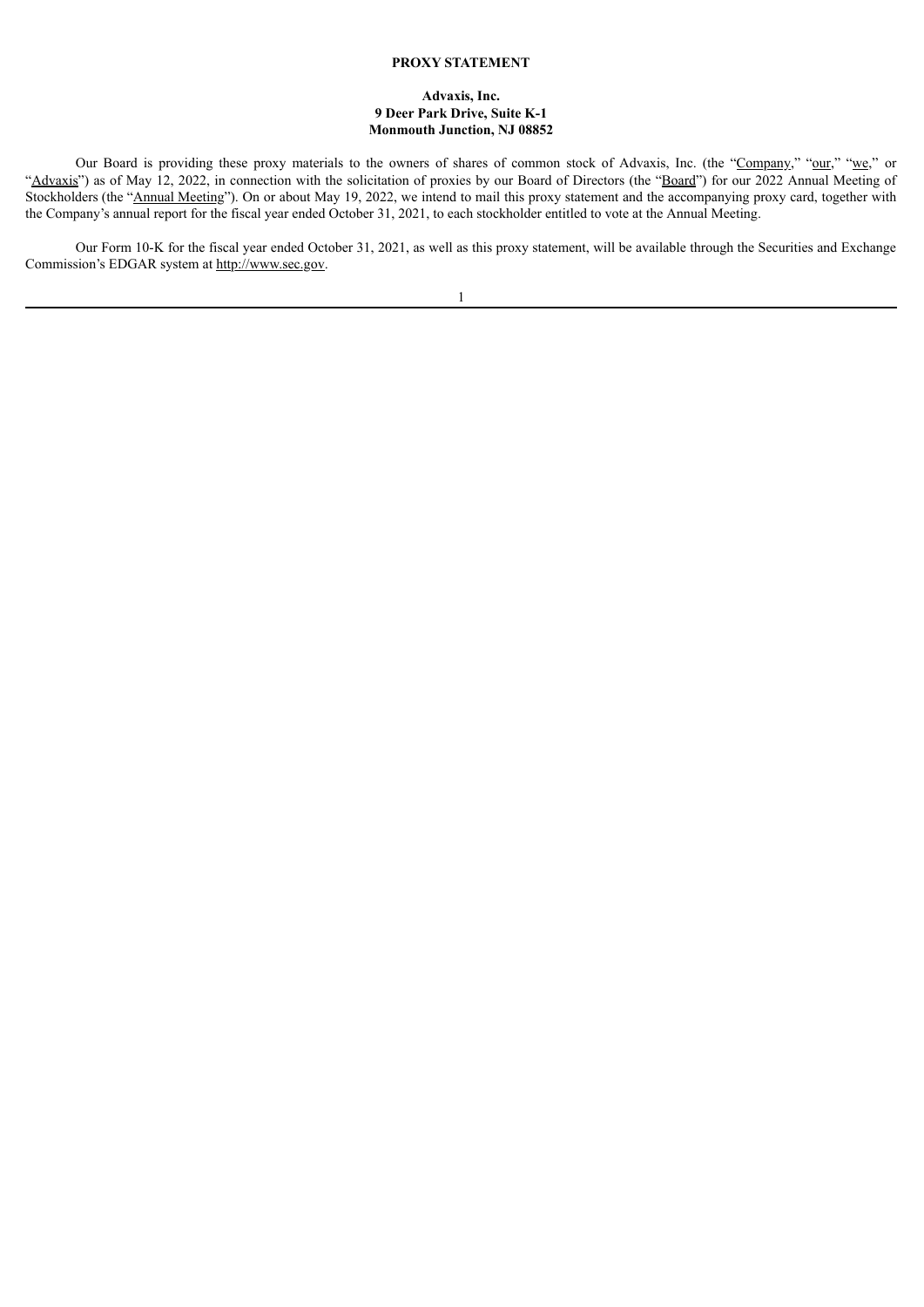# **QUESTIONS AND ANSWERS**

#### <span id="page-4-0"></span>*Why am I receiving these materials?*

We sent this proxy statement and the enclosed proxy card because our Board is soliciting your proxy to vote at the Annual Meeting and at any adjournment or postponement thereof. The Annual Meeting will be held on June 28, 2022, via live webcast at www.virtualshareholdermeeting.com/adxs2022. You are invited to virtually attend the Annual Meeting and we request that you vote on the proposals described in this proxy statement. However, you do not need to virtually attend the Annual Meeting to vote your shares. Instead, you may simply complete, sign and return the enclosed proxy card, as discussed below.

#### *When is the Annual Meeting?*

The Annual Meeting will be held at 10:00 a.m., Eastern Time, on June 28, 2022.

#### *Where will the Annual Meeting be held?*

Due to concerns relating to the ongoing coronavirus (COVID-19) pandemic, and to support the health and well-being of our employees and shareholders, the 2022 Annual Meeting of Stockholders will be virtual and will be held entirely online via live webcast at www.virtualshareholdermeeting.com/adxs2022. There will not be an option to attend the meeting in person.

# *What items will be voted on at the Annual Meeting?*

There are three matters scheduled for a vote:

- 1. To elect six members to our Board to hold office until the next annual meeting of stockholders and until their respective successors have been duly elected and qualified, subject to their earlier resignation or removal (the "Director Election Proposal").
- 2. To approve an advisory (non-binding) resolution regarding the compensation of our executive officers (the "Say-on-Pay Proposal").
- 3. To ratify the appointment of Marcum LLP as our independent registered public accounting firm for the fiscal year ending October 31, 2022, which we refer to as fiscal 2022 (the "Auditor Ratification Proposal").

As of the date of this Proxy Statement, we are not aware of any other matters that will be presented for consideration at the Annual Meeting.

#### *What are the Board of Directors' recommendations?*

Our Board recommends that you vote:

- **"FOR"** the election of each of the director nominees named in the Director Election Proposal;
- "**FOR**" the Say-on-Pay Proposal;
- **"FOR"** the Auditor Ratification Proposal

#### *Who is entitled to vote at the Annual Meeting?*

Only stockholders of record at the close of business on May 12, 2022, which we refer to as the Record Date, are entitled to receive notice of the Annual Meeting and to vote the shares that they held on that date at the Annual Meeting, or any adjournment or postponement thereof. As of the close of business on the Record Date, we had 145,638,459 shares of common stock outstanding. Each share of common stock entitles its holder to one vote on each matter presented for a vote at the Annual Meeting.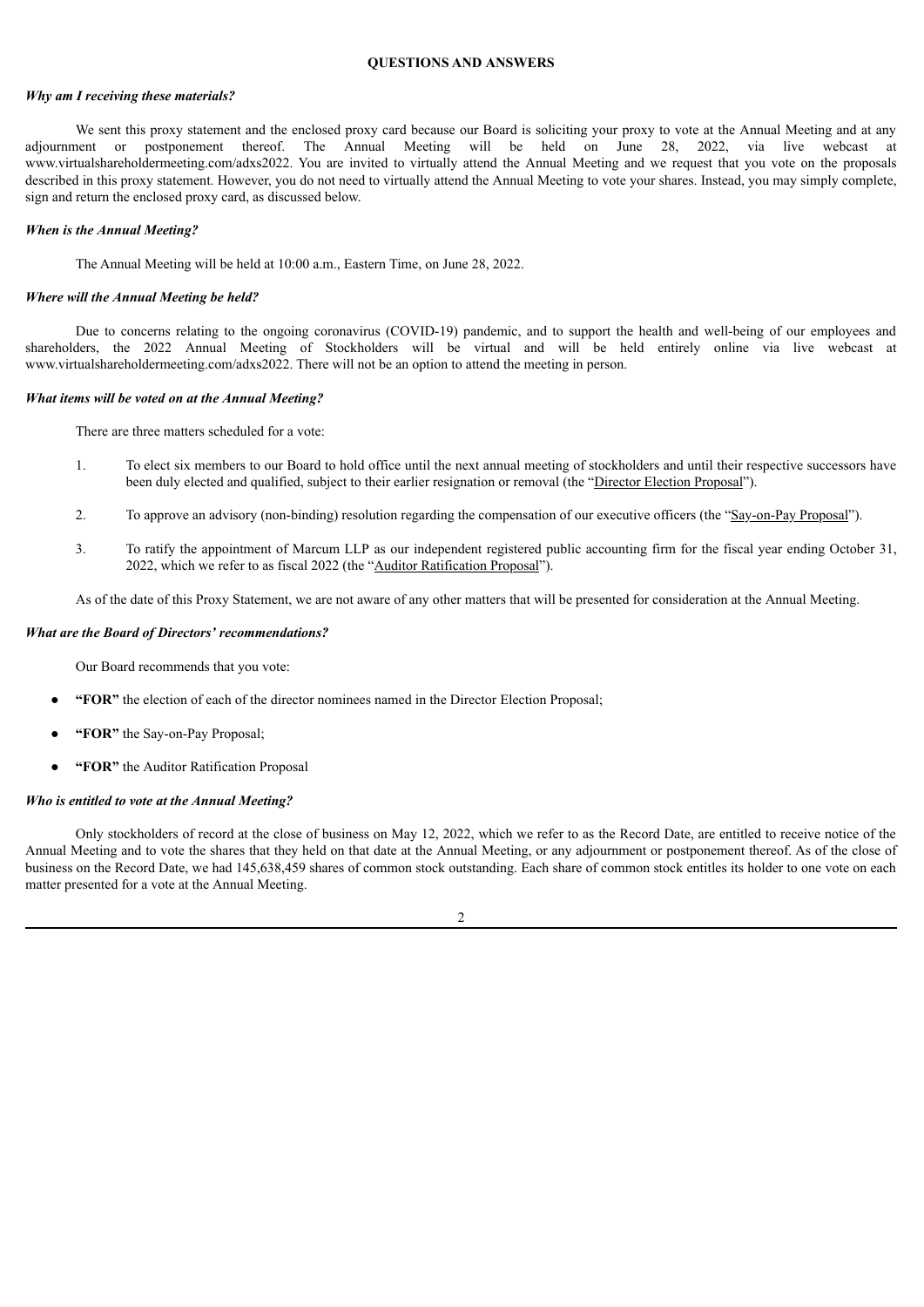- **Stockholders of Record**: **Shares Registered in Your Name**. If, on the Record Date, your shares were registered directly in your name with our transfer agent, Continental Stock Transfer and Trust Company, then you are a stockholder of record. As a stockholder of record, you may vote at the Annual Meeting by following the instructions located at www.virtualshareholdermeeting.com/adxs2022 or vote by proxy. Whether or not you plan to attend the Annual Meeting, we urge you to fill out and return the enclosed proxy card, to ensure your vote is counted.
- Beneficial Owner: Shares Registered in the Name of a Broker, Bank, Custodian or Other Nominee. If on the Record Date your shares were held in an account at a brokerage firm, bank, custodian or other nominee, then you are the beneficial owner of shares held in "street name" and these proxy materials are being forwarded to you by that organization. The organization holding your account is considered the stockholder of record for purposes of voting at the Annual Meeting. As a beneficial owner, you have the right to direct your broker, bank, custodian or other nominee on how to vote the shares in your account. You are also invited to attend the Annual Meeting. However, because you are not the stockholder of record, you may not vote your shares at the Annual Meeting unless you request and obtain a valid proxy from your broker, bank, custodian or other nominee.

#### *What constitutes a quorum at the Annual Meeting?*

In accordance with Delaware law and our Second Amended and Restated By-Laws (as amended) (the "By-Laws"), the presence at the Annual Meeting, by proxy or in person, of the holders of at least one-third of the shares of our common stock outstanding on the record date constitutes a quorum, thereby permitting the stockholders to conduct business at the Annual Meeting. Abstentions, votes withheld, and broker non-votes will be included in the calculation of the number of shares considered present at the Annual Meeting for purposes of determining the existence of a quorum.

If a quorum is not present at the Annual Meeting, a majority in voting interest of the stockholders present or represented by proxy may adjourn the meeting to another date. If an adjournment is for more than 30 days or a new record date is fixed for the adjourned meeting by our Board, we will provide notice of the adjourned meeting to each stockholder of record entitled to vote at the adjourned meeting. At any adjourned meeting at which a quorum is present, any business may be transacted that might have been transacted at the originally called meeting.

#### *What is a proxy?*

A proxy is a person you appoint to vote your shares of our common stock on your behalf. If you are unable to attend the Annual Meeting, our Board is seeking your appointment of a proxy so that your shares of our common stock may be voted. If you vote by proxy, you will be designating Kenneth A. Berlin (our President and Chief Executive Officer) as your proxy. Mr. Berlin may act on your behalf and has the authority to appoint a substitute to act as your proxy.

#### *How do I vote?*

Whether you hold shares directly as the stockholder of record or indirectly as the beneficial owner of shares held for you by a broker or other nominee (i.e., in "street name"), you may direct your vote without attending the Annual Meeting. You may vote by granting a proxy or, for shares you hold in street name, by submitting voting instructions to your broker or nominee. In most instances, you will be able to do this by internet, telephone or by mail. Please refer to the summary instructions below and those included on your proxy card or, for shares you hold in street name, the voting instruction card provided by your broker or nominee.

● **By Internet** — If you have Internet access, you may authorize your proxy from any location in the world as directed on the proxy card, or if applicable, the voting instruction card sent to you by your broker or nominee.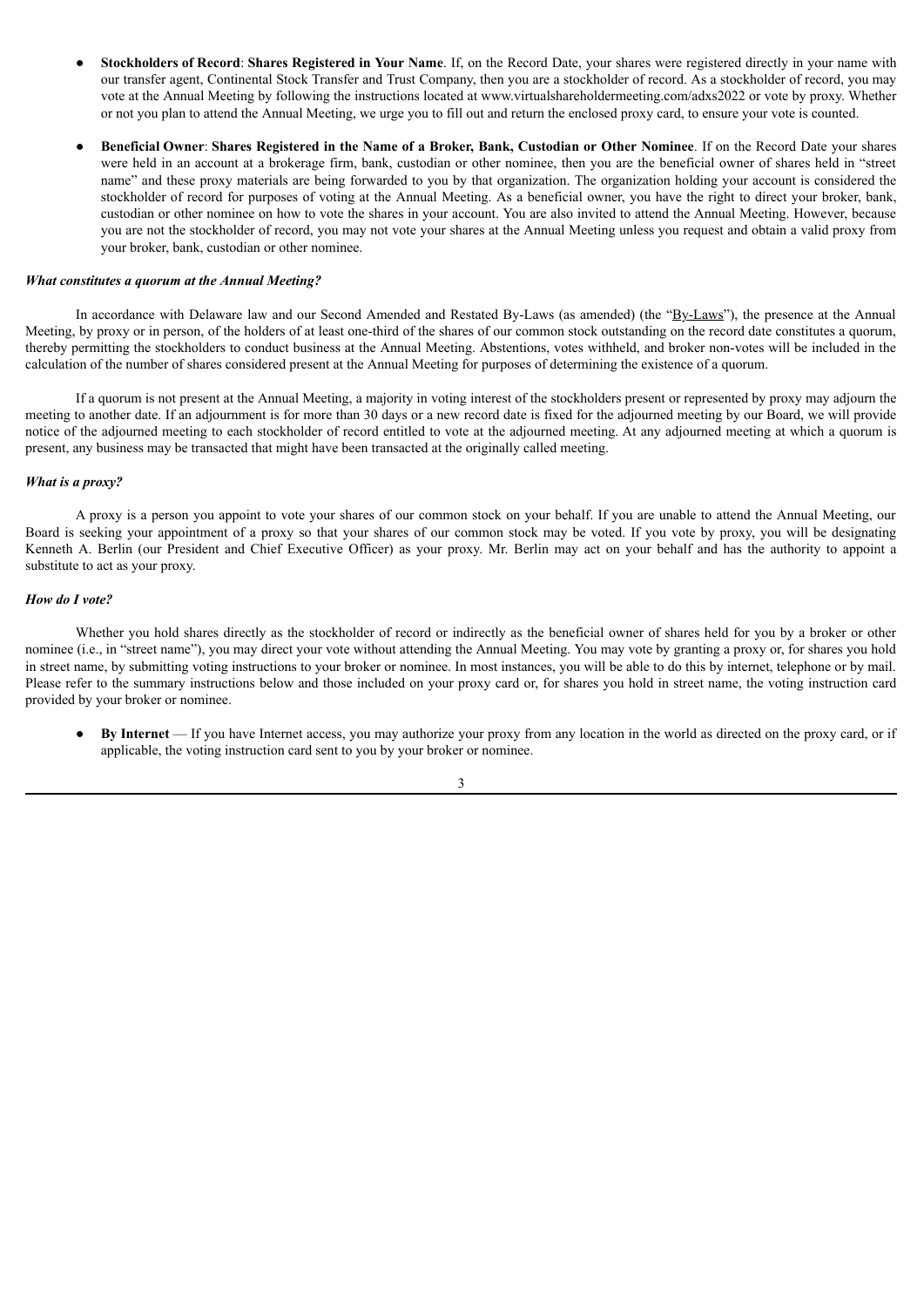- By Telephone If you are calling from the United States or Canada, you may authorize your proxy by following the "By Telephone" instructions on the proxy card or, if applicable, the telephone voting instructions that may be described on the voting instruction card sent to you by your broker or nominee.
- **By Mail** You may authorize your proxy by signing your proxy card and mailing it in the enclosed, postage-prepaid and addressed envelope. For shares you hold in street name, you may sign the voting instruction card included by your broker or nominee and mail it in the envelope provided.

#### *How many votes do I have?*

On each matter to be voted upon, you have one vote for each share of common stock you own as of the Record Date.

#### *Can I change my vote after I return my proxy card?*

Yes. You can revoke your proxy at any time before the final vote at the Annual Meeting. If you are the record holder of your shares, you may revoke your proxy in any one of three ways:

- You may submit another properly completed proxy bearing a later date;
- You may send a written notice that you are revoking your proxy to Advaxis, Inc. at 9 Deer Park Drive, Suite K-1, Monmouth Junction, NJ 08852, Attention: Igor Gitelman, Interim Chief Financial Officer and VP of Finance (so long as we receive such notice no later than the close of business on the day before the Annual Meeting); or
- You may attend the Annual Meeting and properly vote using the instructions posted at www.virtualshareholdermeeting.com/adxs2022. Simply attending the Annual Meeting will not, by itself, revoke your proxy.

If your shares are held by your broker, bank, custodian or other nominee, you should follow the instructions provided by such broker, bank, custodian or other nominee for revoking your proxy.

#### *What if I sign and return my proxy but do not provide voting instructions?*

Proxy cards or voting instruction cards that are signed, dated and returned but do not contain voting instructions will be voted:

- **"FOR"** the election of each of the director nominees named in the Director Election Proposal;
- **"FOR"** the Say-on-Pay Proposal; and
- **"FOR"** the Auditor Ratification Proposal.

#### *How are votes counted?*

Before the Annual Meeting, our Board will appoint one or more inspectors of election for the meeting. The inspector(s) will determine the number of shares represented at the meeting, the existence of a quorum and the validity and effect of proxies. The inspector(s) will also receive, count, and tabulate the votes and determine the results of the voting on each matter that comes before the Annual Meeting.

Broker non-votes occur when shares are held indirectly through a broker, bank or other intermediary on behalf of a beneficial owner (referred to as held in "street name") and the broker submits a proxy but does not vote for a matter because the broker has not received voting instructions from the beneficial owner and (i) the broker does not have discretionary voting authority on the matter or (ii) the broker chooses not to vote on a matter for which it has discretionary voting authority. Under the applicable SEC rules, brokers are permitted to exercise discretionary voting authority only on "routine" matters when voting instructions have not been timely received from a beneficial owner. Under these applicable rules, the Auditor Ratification Proposal is considered "routine" matters. Brokers that hold your shares therefore have discretionary authority to vote your shares without receiving instructions from you on these matters, but not with respect to the other matters expected to be voted on at the Annual Meeting.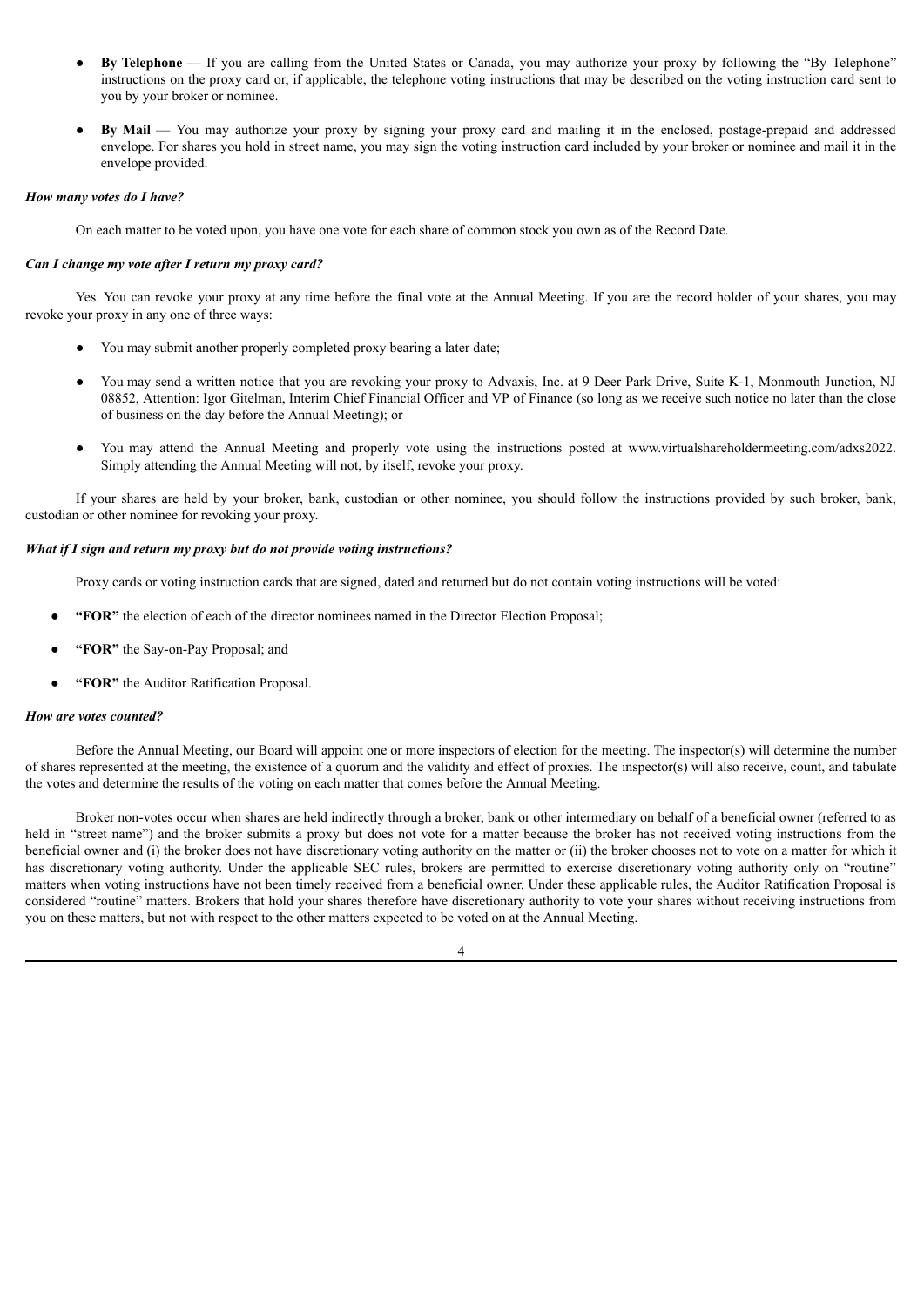#### *How many votes are needed to approve each proposal?*

- **Director Election Proposal:** To be elected under the Director Election Proposal, each director must receive "FOR" votes from a majority of the votes cast by stockholders with respect to that director's election. A director who fails to receive a majority of "FOR" votes will be required to tender his or her resignation to our Board. Our Nominating and Corporate Governance Committee will then assess whether there is a significant reason for such director to remain on our Board and will make a recommendation to our Board regarding that director's resignation. If a quorum is present, broker non-votes will not affect the outcome of the vote on the Director Election Proposal, while abstentions will have the same practical effect as a vote "AGAINST" the applicable nominee under the Director Election Proposal.
- **Say-on-Pay Proposal:** To be approved, the "Say-on-Pay" advisory proposal must receive "FOR" votes from a majority of the total number of shares of our common stock present at the Annual Meeting, in person or by proxy, and entitled to vote. Abstentions and broker non-votes with respect to the Say-on-Pay Proposal will be counted for purposes of establishing a quorum. Abstentions will have the same practical effect as a vote "AGAINST" the Say-on-Pay Proposal. If a quorum is present, broker non-votes will not affect the outcome of the votes on the Say-on-Pay Proposal.
- **Auditor Ratification Proposal:** To be approved, the Auditor Ratification Proposal must receive "FOR" votes from a majority of the shares present in person or represented by proxy at the Annual Meeting and entitled to vote on the subject matter. Abstentions will have the same practical effect as a vote "AGAINST" the Auditor Ratification Proposal. Broker discretionary voting is permitted with respect to the Auditor Ratification Proposal.

# *How can I find out the results of the voting at the Annual Meeting?*

We will announce preliminary voting results at the Annual Meeting. We will also disclose voting results on a Form 8-K filed with the SEC, within four business days after the Annual Meeting.

#### *How do I obtain a list of the Company's stockholders?*

A list of our stockholders as of the Record Date will be made available for virtual inspection upon request during normal business hours during the 10-day period prior to the Annual Meeting. To request a list of our stockholders as of the Record Date, please contact Igor Gitelman, our Interim Chief Financial Officer and VP of Finance, by telephone: 917-940-5651.

#### *Who will solicit proxies on behalf of the Board?*

Our Board is asking you to give your proxy to Kenneth A. Berlin, President and Chief Executive Officer. Giving your proxy to Mr. Berlin means that you authorize Mr. Berlin, or his duly appointed substitute, to vote your shares at the Annual Meeting in accordance with your instructions. All valid proxies received prior to the Annual Meeting will be voted. All shares represented by a proxy will be voted, and where a stockholder specifies by means of the proxy a choice with respect to any matter to be acted upon, the shares will be voted in accordance with the specification so made. If no choice is indicated on the proxy, then the shares will be voted in accordance with the Board's recommendations.

Proxies may be solicited on behalf of the Board, without additional compensation, by the Company's directors and certain executive officers or employees of the Company.

#### *Who is paying for this proxy solicitation?*

We will pay the cost of soliciting proxies. Our directors, officers and other employees, without additional compensation, may solicit proxies personally or in writing, by telephone, e-mail, or otherwise. We are required to request that any brokers, trustees and other nominees who hold shares in their names furnish our proxy materials to the beneficial owners of the shares, and we must reimburse these brokers, trustees and other nominees for the expenses of doing so in accordance with statutory fee schedules.

#### **Whom should I contact if I have any questions?**

If you have any questions about the Annual Meeting, these proxy materials or your ownership of our common stock, please contact Igor Gitelman, our Interim Chief Financial Officer and VP of Finance, by mail at Advaxis, Inc., 9 Deer Park Drive, Suite K-1, Monmouth Junction, NJ 08852, or by telephone: 917-940-5651.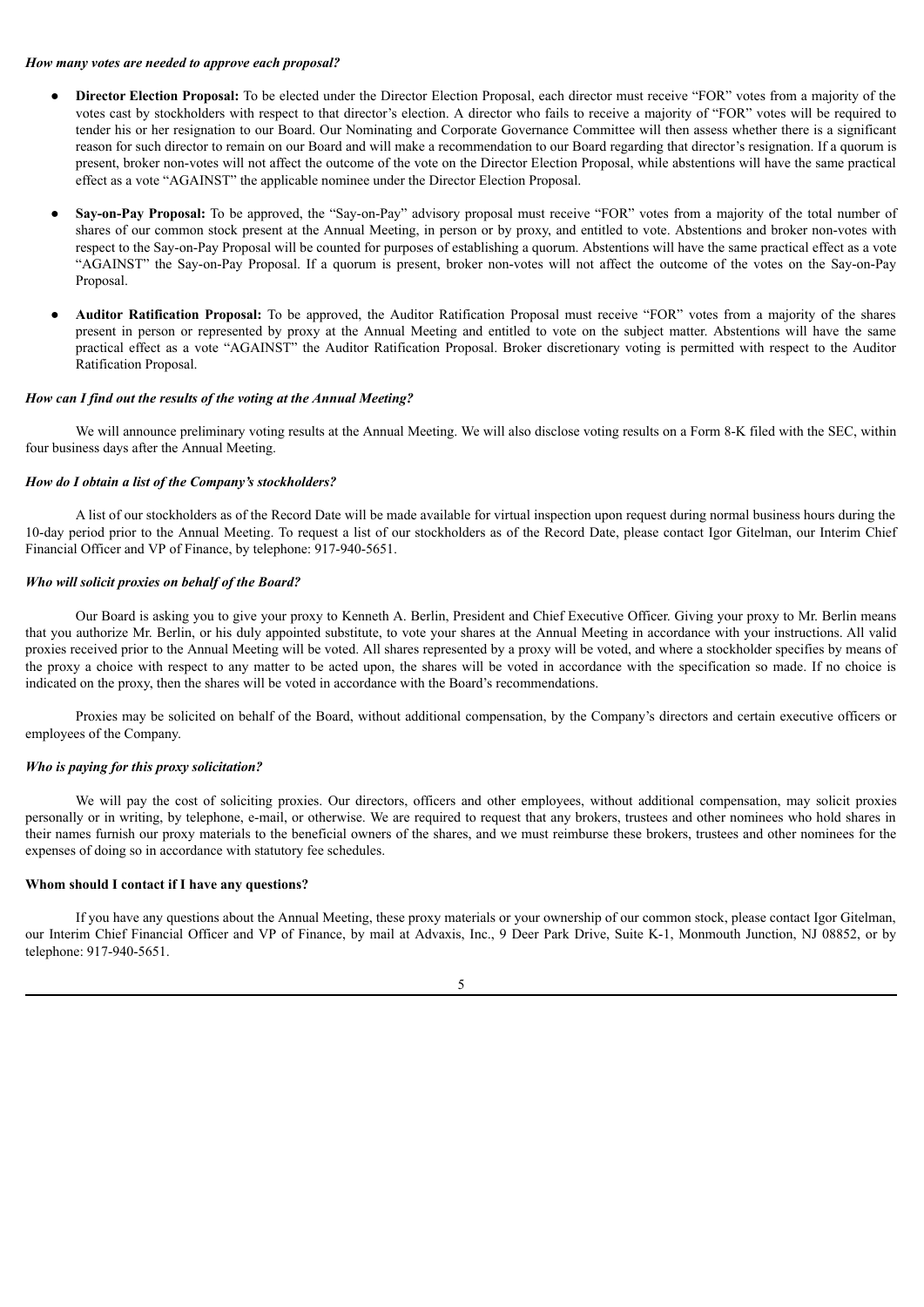### **DIRECTOR ELECTION PROPOSAL**

#### **Election of Directors**

<span id="page-8-0"></span>Our By-Laws provide that the number of directors is to be no less than one and no more than nine and shall be fixed by action of the directors. Currently, our Board of Directors consists of six members. Each director will hold office until the next annual meeting of stockholders and until his successor is duly elected and qualified, subject to his earlier resignation or removal. For information regarding the independence of our directors, see "Corporate Governance Matters — Director Independence" elsewhere in this Proxy Statement.

Unless otherwise instructed, the persons named in the proxy will vote to elect the six nominees named below as directors. Although the Board does not contemplate that any of the nominees will be unavailable to serve as a director, should any unexpected vacancies occur, the enclosed proxy will be voted for such substituted nominees, if any, as may be designated by the Board. In no event will the proxy be voted for more than six directors.

## **Information about the Nominees for Director**

The following nominees have been recommended by our Board. Each of the nominees is one of our current directors. The experience, qualifications, attributes and skills set in the final sentence of the paragraph describing each nominee's biography have led our Board of Directors to conclude that these nominees should serve as members of our Board.

| Name                | Age | <b>Position</b>                                 |
|---------------------|-----|-------------------------------------------------|
| Dr. David Sidransky | 61  | Chairman of our Board of Directors              |
| Dr. James P. Patton | 64  | Vice Chairman of our Board of Directors         |
| Roni A. Appel       | 55  | Director                                        |
| Kenneth Berlin      | 57  | President and Chief Executive Officer, Director |
| Richard J. Berman   | 79  | Director                                        |
| Dr. Samir N. Khleif | 58  | Director                                        |

#### **Current Directors**

*Dr. David Sidransky*. Dr. Sidransky currently serves as the Chairman of our Board of Directors and has served as a member of our Board of Directors since July 2013. He is a renowned oncologist and research scientist named and profiled by TIME magazine in 2001 as one of the top physicians and scientists in America, recognized for his work with early detection of cancer. Since 1994, Dr. Sidransky has been the Director of the Head and Neck Cancer Research Division and Professor of Oncology, Otolaryngology, Genetics, and Pathology at Johns Hopkins University School of Medicine. He has served as Chairman or Lead of the Board of Directors of Champions Oncology since October 2007 and was a director and Vice-Chairman of ImClone Systems until its merger with Eli Lilly Inc. He is the Chairman of Tamir Biotechnology and Ayala and serves on the Board of Directors of Galmed and Orgenesis. He has served on scientific advisory boards of MedImmune, Roche, Amgen, and Veridex, LLC (a Johnson & Johnson diagnostic company), among others. Dr. Sidransky served as Director (2005-2008) of the American Association for Cancer Research (AACR). He earned his B.S. from Brandeis University and his Medical Doctorate from Baylor College of Medicine. Dr. Sidransky's experience in life science companies, as well as his scientific knowledge, qualify him to service as our director and non-executive chairman.

*Dr. James P. Patton*. Dr. Patton currently serves as the Vice Chairman of our Board of Directors, has served as the Chairman of our Board and has been a member of our Board of Directors since February 2002. Furthermore, Dr. Patton was the Chairman of our Board of Directors from November 2004 until December 2005, as well as a period from July 2013 until May 2015, and was our Chief Executive Officer from February 2002 to November 2002. Since February 1999, Dr. Patton has been the Vice President of Millennium Oncology Management, Inc., which is a consulting company in the field of oncology services delivery. Dr. Patton was a trustee of Dundee Wealth US, a mutual fund family, from October 2006 through September 2014. He is a founder and has been chairman of VAL Health, LLC, a health care consultancy, from 2011 to the present. In addition, he was President of Comprehensive Oncology Care, LLC, a company that owned and operated a cancer treatment facility in Exton, Pennsylvania from 1999 until its sale in 2008. From February 1999 to September 2003, Dr. Patton also served as a consultant to LibertyView Equity Partners SBIC, LP, a venture capital fund based in Jersey City, New Jersey. From July 2000 to December 2002, Dr. Patton served as a director of Pinpoint Data Corp. From February 2000 to November 2000, Dr. Patton served as a director of Healthware Solutions. From June 2000 to June 2003, Dr. Patton served as a director of LifeStar Response. He earned his B.S. from the University of Michigan, his Medical Doctorate from Medical College of Pennsylvania, and his M.B.A. from Penn's Wharton School. Dr. Patton was also a Robert Wood Johnson Foundation Clinical Scholar. He has published papers regarding scientific research in human genetics, diagnostic test performance and medical economic analysis. Dr. Patton's experience as a trustee and consultant to funds that invest in life science companies provide him with the perspective from which we benefit. Additionally, Dr. Patton's medical experience and service as a principal and director of other life science companies make Dr. Patton particularly qualified to serve as our director and non-executive vice chairman.

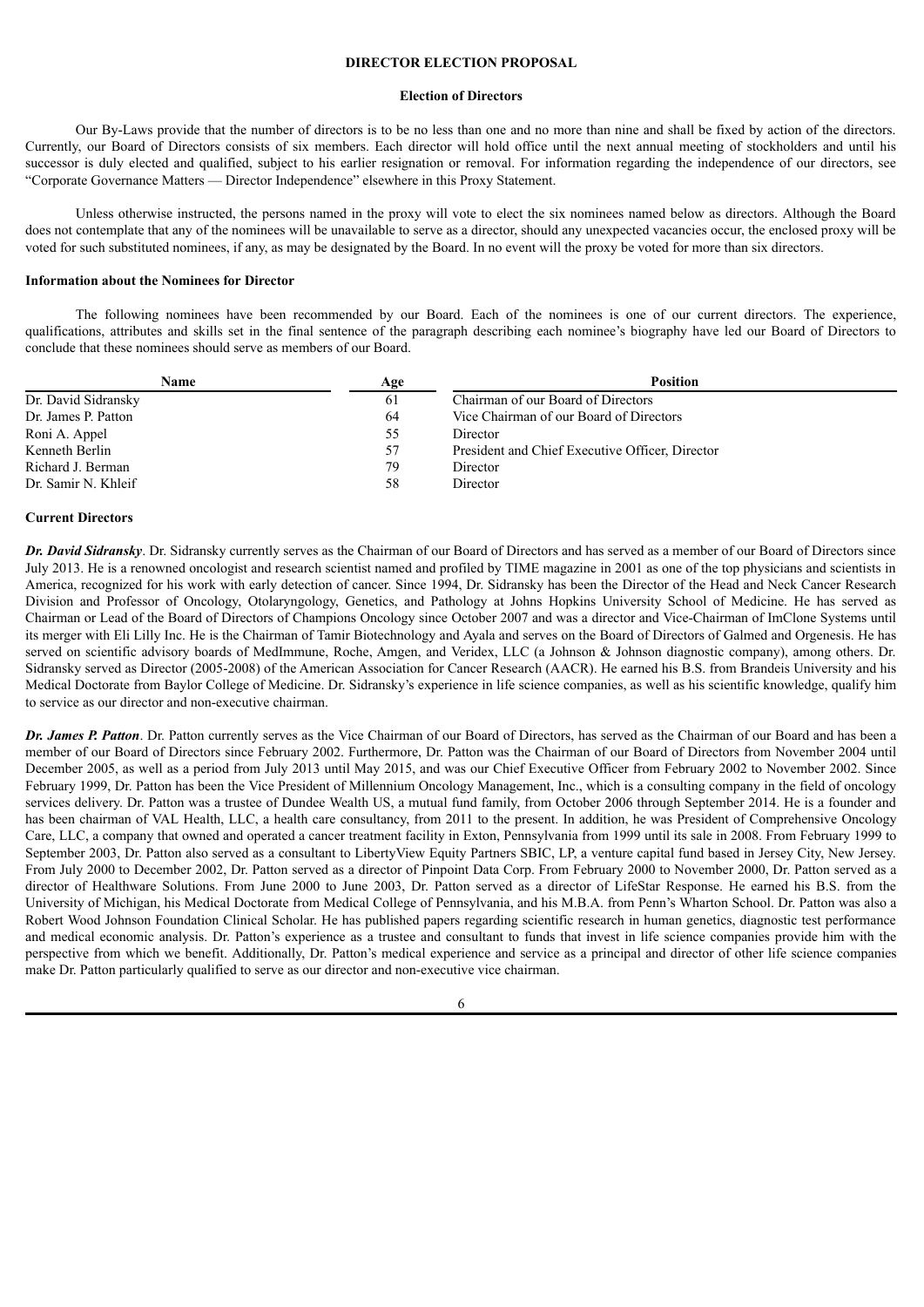*Roni A. Appel*. Mr. Appel has served as a member of our Board of Directors since November 2004. He was our President and Chief Executive Officer from January 1, 2006 until December 2006 and Secretary and Chief Financial Officer from November 2004 to September 2006. From December 15, 2006 to December 2007, Mr. Appel served as a consultant to us. Mr. Appel currently is a self-employed consultant and the Co-Founder and President of Spirify Pharma Inc. Previously, he served as Chief Executive Officer of Anima Biotech Inc., from 2008 through January 31, 2013. From 1999 to 2004, he was a partner and managing director of LV Equity Partners (f/k/a LibertyView Equity Partners). From 1998 until 1999, he was a director of business development at Americana Financial Services, Inc. From 1994 to 1996, he worked as an attorney. Mr. Appel holds an M.B.A from Columbia University (1998) and an LL.B. from Haifa University (1994). Mr. Appel's longstanding service with us and his entrepreneurial investment career in early-stage biotech businesses qualify him to serve as our director.

*Kenneth Berlin.* Mr. Berlin has served as our President and Chief Executive Officer and a member of our Board of Directors since April 2018. Mr. Berlin served as our Interim Chief Financial Officer from September 2020 to May 2022. Prior to joining Advaxis, Mr. Berlin served as President and Chief Executive Officer of Rosetta Genomics from November 2009 until April 2018. Prior to Rosetta Genomics, Mr. Berlin was Worldwide General Manager at cellular and molecular cancer diagnostics developer Veridex, LLC, a Johnson & Johnson company. At Veridex he grew the organization to over 100 employees, launched three cancer diagnostic products, led the acquisition of its cellular diagnostics partner, and delivered significant growth in sales as Veridex transitioned from an R&D entity to a commercial provider of oncology diagnostic products and services. Mr. Berlin joined Johnson & Johnson in 1994 and served as corporate counsel for six years. From 2001 until 2004 he served as Vice President, Licensing and New Business Development in the pharmaceuticals group, and from 2004 until 2007 served as Worldwide Vice President, Franchise Development, Ortho-Clinical Diagnostics. Mr. Berlin holds an A.B. degree from Princeton University and a J.D. from the University of California Los Angeles School of Law. Mr. Berlin's experience in life science companies, as well as his business experience in general, qualify him to service as our director.

*Richard J. Berman*. Mr. Berman has served as a member of our Board of Directors since September 1, 2005. Richard Berman's business career spans over 35 years of venture capital, senior management and merger and acquisitions experience. In the past five years, Mr. Berman has served as a director and/or officer of over a dozen public and private companies. From 2006-2011, he was Chairman of National Investment Managers, a company with \$12 billion in pension administration assets. Mr. Berman currently serves as a director of four public healthcare companies Cryoport Inc., Advaxis, Inc., BioVie, Inc. and BriaCell Therapeutics. Recently, he became a director of Comsovereign Holding Corp, a leader in the drone market. From 2002 to 2010, he was a director at Nexmed Inc. (now Apricus Biosciences, Inc.) where he also served as Chairman/CEO in 2008 and 2009. From 1998-2000, he was employed by Internet Commerce Corporation (now Easylink Services) as Chairman and CEO and served as director from 1998-2012. Previously, Mr. Berman worked at Goldman Sachs, was Senior Vice President of Bankers Trust Company, where he started the M&A and Leveraged Buyout Departments, created the largest battery company in the world in the 1980s by merging Prestolite, General Battery and Exide to form Exide Technologies (XIDE), helped to create what is now Soho (NYC) by developing five buildings, and advised on over \$4 billion of M&A transactions (completed over 300 deals). He is a past Director of the Stern School of Business of NYU where he obtained his B.S. and M.B.A. He also has US and foreign law degrees from Boston College and The Hague Academy of International Law, respectively. Mr. Berman's extensive knowledge of our industry, his role in the governance of publicly held companies and his directorships in other life science companies qualify him to serve as our director.

7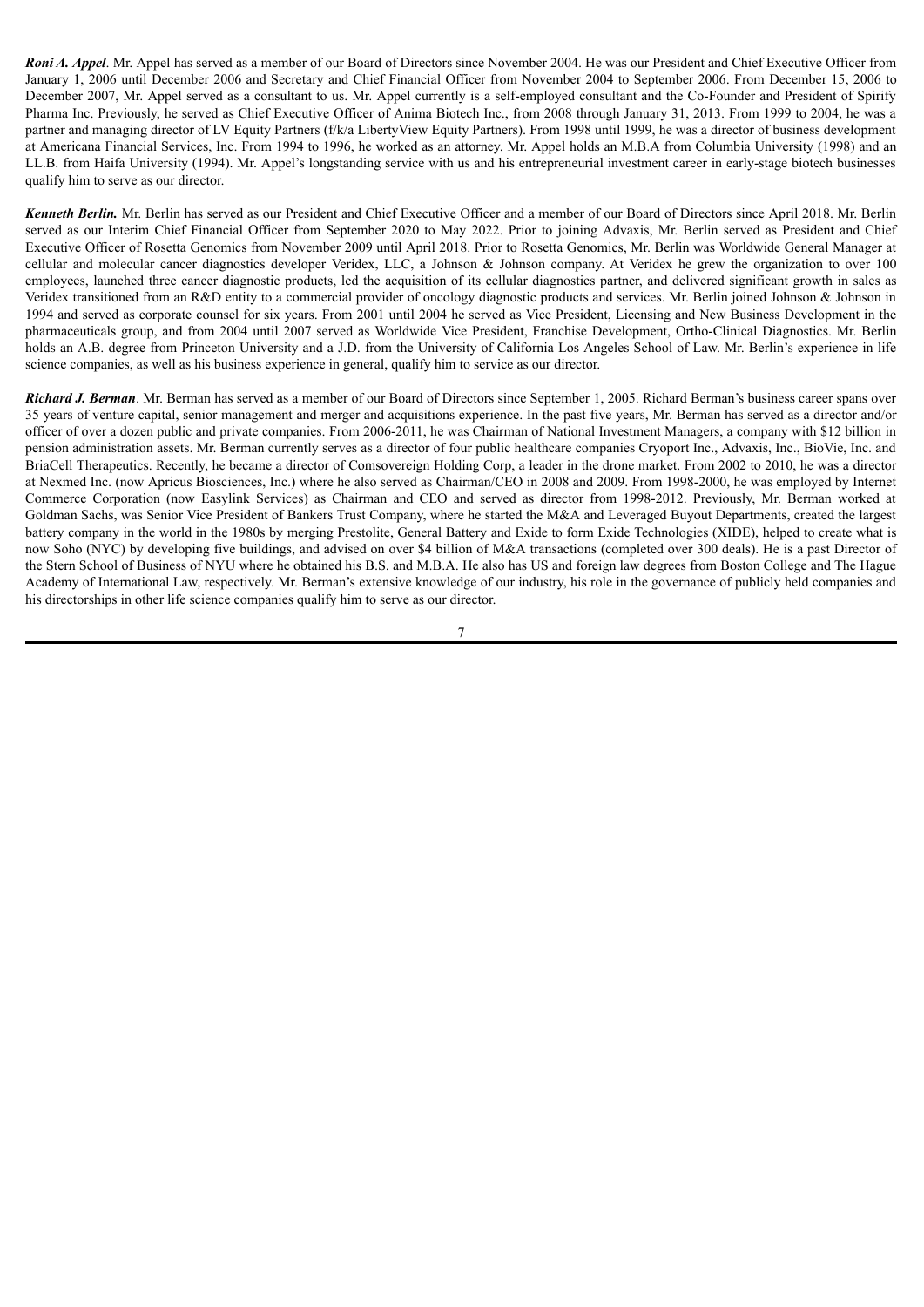*Dr. Samir N. Khleif*. Dr. Khleif has served as a member of our Board of Directors since October 2014. He currently serves as the Director of the State of Georgia Cancer Center, Georgia Regents University Cancer Center and the Cancer Service Line. Dr. Khleif was formerly Chief of the Cancer Vaccine Section at the NCI, and also served as a Special Assistant to the Commissioner of the FDA leading the Critical Path Initiative for oncology. Dr. Khleif is a Georgia Research Alliance Distinguished Cancer Scientist and Clinician and holds a professorship in Medicine, Biochemistry and Molecular Biology, and Graduate Studies at Georgia Regents University. Dr. Khleif's research program at Georgia Regents University Cancer Center focuses on understanding the mechanisms of cancer-induced immune suppression, and utilizing this knowledge for the development of novel immune therapeutics and vaccines against cancer. His research group designed and performed some of the first cancer vaccine clinical trials targeting specific genetic changes in cancer cells. He led many national efforts and committees on the development of biomarkers and integration of biomarkers in clinical trials, including the AACR-NCI-FDA Cancer Biomarker Collaborative and the ASCO Alternative Clinical Trial Design. Dr. Khleif is the author of many book chapters and scientific articles on tumor immunology and biomarkers process development, and he is the editor for two textbooks on cancer therapeutics, tumor immunology, and cancer vaccines. Dr. Khleif was inducted into the American Society for Clinical Investigation, received the National Cancer Institute's Director Golden Star Award, the National Institutes of Health Award for Merit, the Commendation Medal of the US Public Health Service, and he was recently appointed to the Institute of Medicine National Cancer Policy Forum. Dr. Khleif's distinguished career as well as his extensive expertise in vaccines and immunotherapies qualify him to serve as our director.

#### **Director Independence**

Each of our incumbent non-employee directors is independent in accordance with the definition set forth in the OTCQX<sup>®</sup> Rules for U.S. Companies. Each nominated member of each of our Board committees is an independent director under the  $\text{OTCQX}^{\textcircled{\tiny{\textregistered}}}$  rules applicable to such committees. The Board considered the information included in transactions with related parties as outlined below along with other information the Board considered relevant, when considering the independence of each director.

### **Board Meetings and Committee Meetings; Attendance**

All directors who served as directors at the time attended our 2021 Annual Meeting of Stockholders. Directors are expected, but not required, to attend the annual meeting of stockholders. We will encourage, but will not require, our directors to attend the Annual Meeting. Each director attended at least seventy-five percent (75%) of the aggregate of: (1) the total number of Board meetings; and (2) the total number of meetings of the committee(s) of which he was a member, if any. Our Board holds meetings at least quarterly. Our Board held 15 meetings during fiscal year 2021, four of which were regularly scheduled and 11 of which were special meetings.

#### **Board Committees**

Presently, the Board has the following standing committees: Audit Committee, Compensation Committee, Nominating and Corporate Governance Committee and the Research and Development Committee. Each of the standing committees is comprised solely of independent directors.

#### **Audit Committee**

The Audit Committee of our Board of Directors is currently composed of three directors, all of whom satisfy the independence and other standards for Audit Committee members under the OTCQX<sup>®</sup> Rules for U.S. Companies and the Exchange Act rules. The Audit Committee is responsible for recommending the engagement of auditors to the full Board, reviewing the results of the audit engagement with the independent registered public accounting firm, identifying irregularities in the management of our business in consultation with our independent accountants, and suggesting an appropriate course of action, reviewing the adequacy, scope, and results of the internal accounting controls and procedures, reviewing the degree of independence of the auditors, as well as the nature and scope of our relationship with our independent registered public accounting firm, and reviewing the auditors' fees. For fiscal year 2021, the Audit Committee was composed of Messrs. Berman and Appel and Dr. Patton, with Mr. Berman serving as the Audit Committee's financial expert as defined under Item 407 of Regulation S-K. The Audit Committee held five meetings during the most recent fiscal year.

The Audit Committee operates under a written Audit Committee Charter, which is available to stockholders on our website at https://www.advaxis.com/corporate-governance/governance-overview.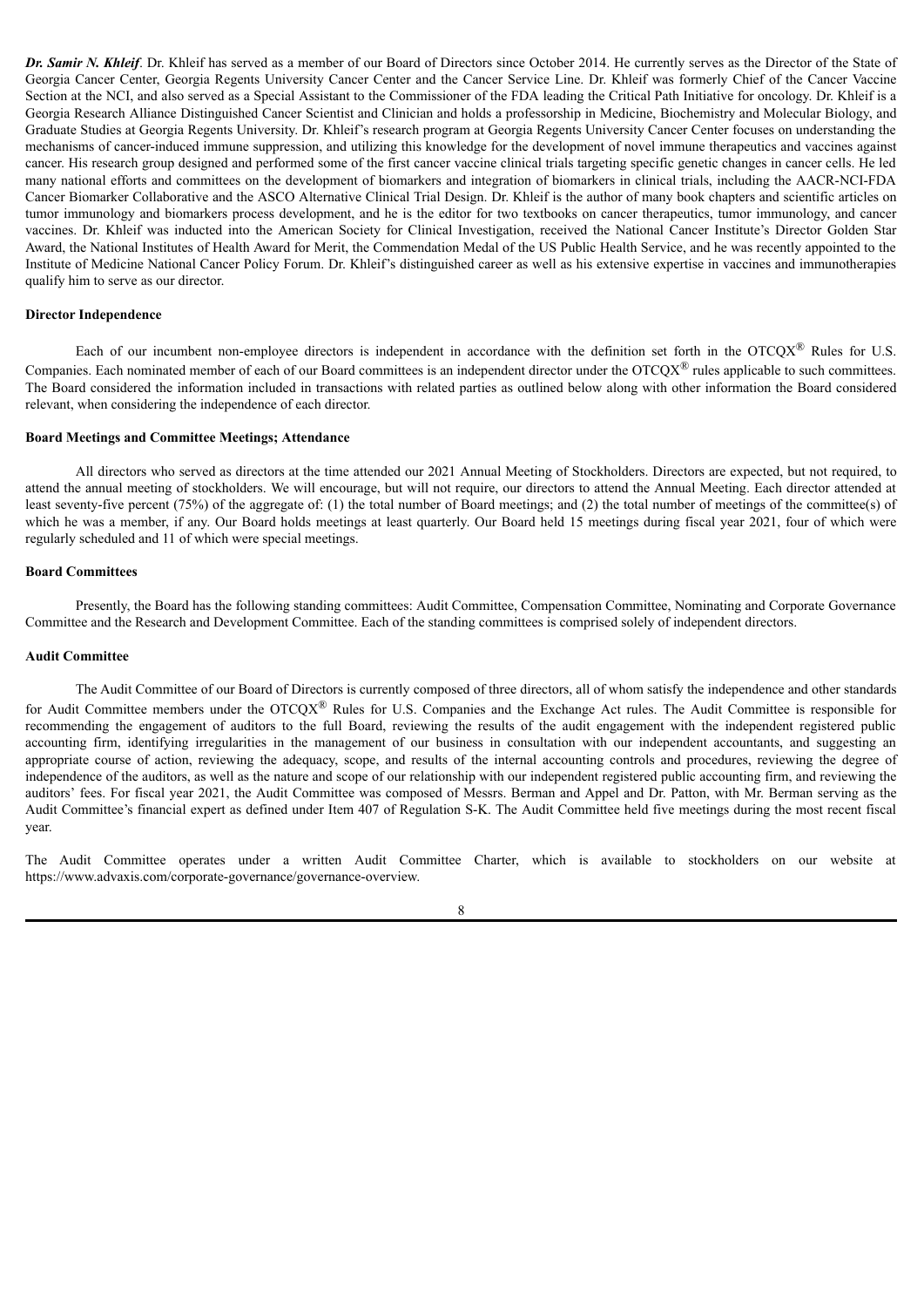#### **Compensation Committee**

The Compensation Committee of our Board of Directors currently consists of Mr. Berman, and Drs. Khleif and Sidransky. The Compensation Committee determines the salaries, bonuses, and incentive and equity compensation of our officers subject to applicable employment agreements, provides recommendations for the salaries and incentive compensation of our other employees and consultants, and reviews and oversees our compensation programs and policies generally. For executives other than the Chief Executive Officer, the Compensation Committee receives and considers performance evaluations and compensation recommendations submitted to the Committee by the Chief Executive Officer. In the case of the Chief Executive Officer, the evaluation of his performance is conducted by the Compensation Committee, which determines any adjustments to his compensation as well as awards to be granted. The agenda for meetings of the Compensation Committee is usually determined by its chairman, with the assistance of the Company's Chief Executive Officer. The Compensation Committee held one meeting during the 2021 fiscal year.

The Compensation Committee operates under a written Compensation Committee Charter, which is available to stockholders on our website at https://www.advaxis.com/corporate-governance/governance-overview.

#### **Nominating and Corporate Governance Committee**

The Nominating and Corporate Governance Committee of our Board of Directors currently consists of Mr. Berman, and Drs. Patton, Khleif and Sidransky. The functions of the Nominating and Corporate Governance Committee include identifying and recommending to the Board individuals qualified to serve as members of the Board and on the committees of the Board, advising the Board with respect to matters of board composition, procedures and committees, developing and recommending to the Board a set of corporate governance principles applicable to us and overseeing corporate governance matters generally including review of possible conflicts and transactions with persons affiliated with directors or members of management, and overseeing the annual evaluation of the Board and our management. The Nominating and Governance Committees held one meeting during the 2021 fiscal year.

The Nominating and Corporate Governance Committee operates under a written Nominating and Corporate Governance Committee Charter, which is available to stockholders on our website at https://www.advaxis.com/corporate-governance/governance-overview.

Nominating and Corporate Governance Committee will consider director candidates recommended by eligible stockholders. Stockholders may recommend director nominees for consideration by the Nominating and Corporate Governance Committee by writing to the Nominating and Corporate Governance Committee, Attention: Chairman, Advaxis, Inc., 9 Deer Park Drive, Suite K-1, Monmouth Junction, NJ 08852. Any recommendations for director made to the Nominating and Corporate Governance Committee should include the nominee's name and qualifications for membership on our Board and must include the information required pursuant to the By-Laws with respect to the nominating stockholder and the director nominee.

The Company must receive the written nomination for an annual meeting not less than 90 days and not more than 120 days prior to the first anniversary of the previous year's annual meeting of stockholders, or, if no annual meeting was held the previous year or the date of the annual meeting is advanced more than 30 days before or delayed more than 60 days after the anniversary date, we must receive the written nomination not later than the later of 90 days prior to such annual meeting or the close of business on the tenth day following the day on which public announcement of the date of such annual meeting is made by the Company.

The Nominating and Corporate Governance Committee expects, as minimum qualifications, that nominees to our Board of Directors (including incumbent directors) will enhance our Board of Director's management, finance and/or scientific expertise, will not have a conflict of interest and will have a high ethical standard. A director nominee's knowledge and/or experience in areas such as, but not limited to, the medical, biotechnology, or life sciences industry, equity and debt capital markets and financial accounting are likely to be considered both in relation to the individual's qualification to serve on our Board of Directors and the needs of our Board of Directors as a whole. Other characteristics, including but not limited to, the director nominee's material relationships with us, time availability, service on other boards of directors and their committees, or any other characteristics that may prove relevant at any given time as determined by the Nominating and Corporate Governance Committee shall be reviewed for purposes of determining a director nominee's qualification.

9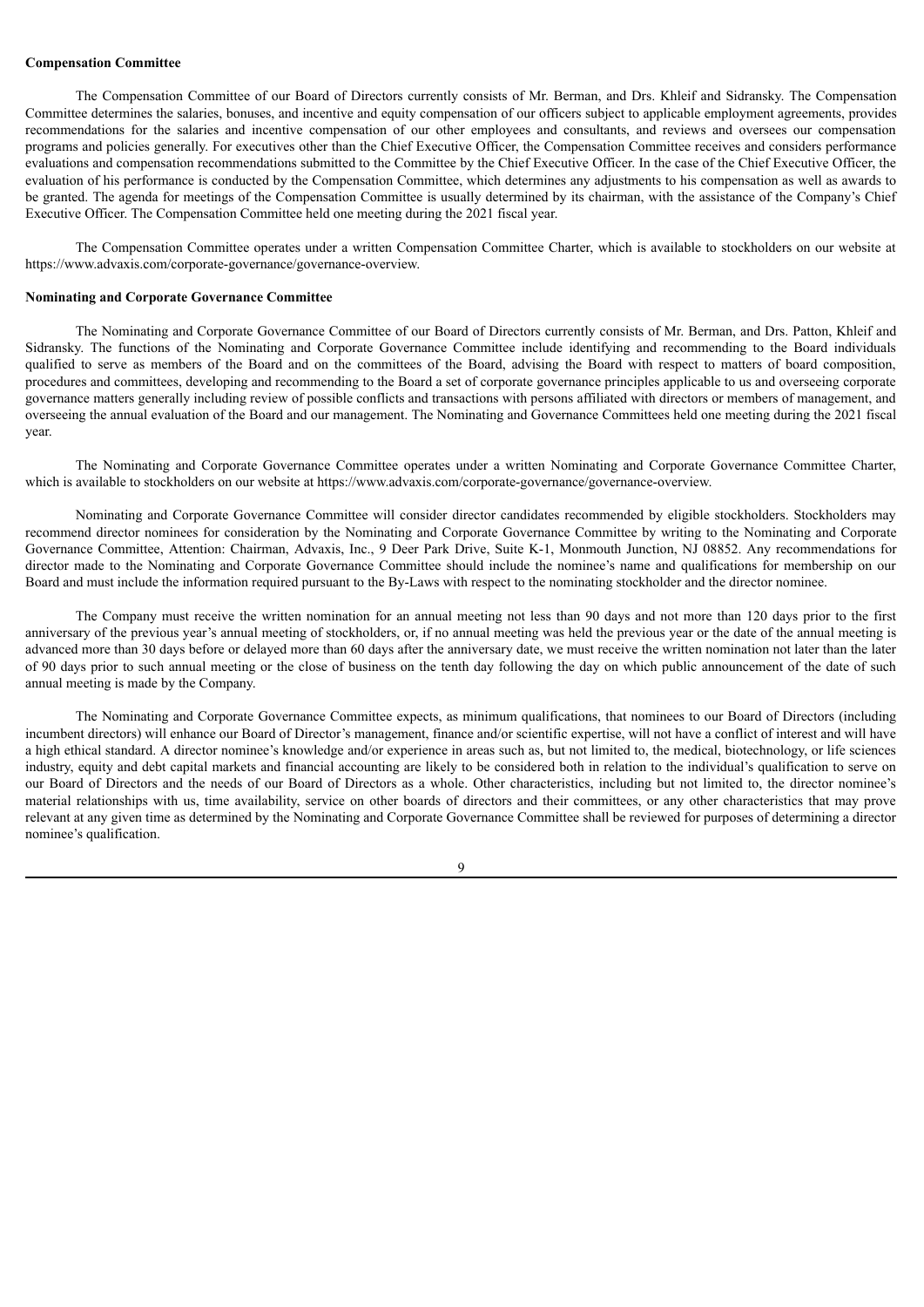Candidates for director nominees are evaluated by the Nominating and Corporate Governance Committee in the context of the current composition of our Board, our operating requirements and the long-term interests of our stockholders. The Nominating and Corporate Governance Committee then uses its network of contacts to compile a list of potential candidates, but may also engage, if it deems appropriate, a professional search firm. The Nominating and Corporate Governance Committee conducts any appropriate and necessary inquiries into the backgrounds and qualifications of possible candidates after considering the function and needs of our Board. In the case of incumbent directors whose terms of office are set to expire, the Nominating and Corporate Governance Committee reviews such directors' overall service to us during their term, including the number of meetings attended, level of participation, quality of performance, and any other relationships and transactions that might impair such directors' independence. The Nominating and Corporate Governance Committee meets to discuss and consider such candidates' qualifications and then selects a nominee for recommendation to our Board by majority vote. To date, the Nominating and Corporate Governance Committee has not paid a fee to any third party to assist in the process of identifying or evaluating director candidates.

In identifying candidates for membership on the Board, the Nominating and Corporate Governance Committee takes into account all factors it considers appropriate and will seek to ensure that its membership consists of sufficiently diverse backgrounds, meaning a mix of backgrounds and experiences that will enhance the quality of the Board's deliberations and decisions. In considering candidates for the Board, the independent directors will consider, among other factors, diversity with respect to viewpoints, skills, experience and other demographics. In February 2020, the Nominating and Corporate Governance Committee instituted a policy whereby diversity, including diversity of gender, origin and background, became a key consideration when identifying candidates for membership on the Board. The Nominating and Corporate Governance Committee also may consider the extent to which the candidate would fill a present need on the Board.

#### **Research and Development Committee**

The Research and Development Committee was established in August 2013 with the purpose of providing advice and guidance to the Board on scientific and medical matters and development. The Research and Development Committee currently consists of Drs. Sidransky, Khleif and Patton. The functions of the Research and Development Committee include providing advice and guidance to the Board on scientific matters and providing advice and guidance to the Board on medical matters. The Research and Development Committee held one meeting during the 2021 fiscal year.

#### **Board Leadership Structure**

On May 27, 2015, David Sidransky was appointed Chairman and continues to serve as Chairman. Dr. Sidransky's experience in life science companies, as well as his scientific knowledge, his history with our Company and his own history of innovation and strategic thinking, qualify him to serve as our Chairman. Additionally, on April 23, 2018, Kenneth Berlin was appointed President and Chief Executive Officer and named a member of the Board of Directors. Mr. Berlin's knowledge of industry standards and his experience in industry operations, and his leadership experience complements Dr. Sidransky's scientific knowledge.

While we do not have a formal policy regarding the separation of our principal executive officer and chairman of our Board, we believe the current structure is in the best interest of the Company at this time. Further, this structure demonstrates to our employees, customers and stockholders that we are under strong leadership, with multiple skills and sets the tone for managing our operations. This leadership structure promotes strategic development and execution, timely decision-making and effective management of our resources. We believe that we are well-served by this structure.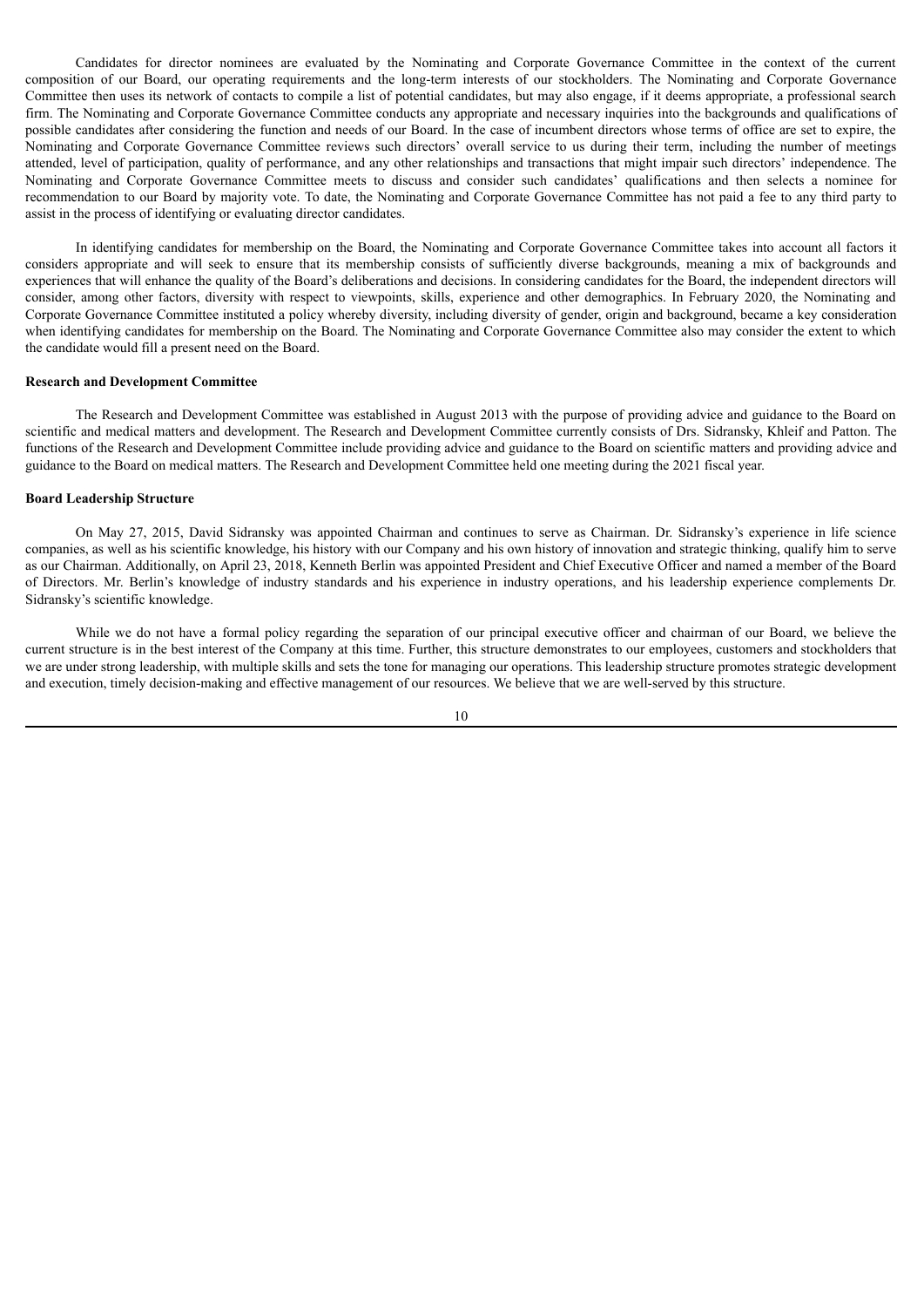# **Code of Ethics**

We have adopted a Code Business Conduct and Ethics that applies to our employees, senior management and Board of Directors, including the Chief Executive Officer and Chief Financial Officer. The Code of Business Conduct and Ethics is available on our website at https://www.advaxis.com/corporate-governance/governance-overview.

#### **Risk Oversight**

The Board has an active role in overseeing our risk management and is responsible for discussing with management and the independent auditors our major financial risk exposures, the guidelines and policies by which risk assessment and management is undertaken, and the steps management has taken to monitor and control risk exposure. The Board regularly engages in discussions of the most significant risks that we are facing and how those risks are being managed. The Board believes that its work and the work of the Chairman and the principal executive officer, enables the Board to effectively oversee our risk management function.

#### **Stockholder Communications to the Board**

Stockholders may contact an individual director, the Board as a group, or a specified Board committee or group, including the non-employee directors as a group, by writing to the following address:

> Advaxis, Inc. 9 Deer Park Drive, Suite K-1 Monmouth Junction, NJ 08852 Attn: Board of Directors

Each communication should specify the applicable addressee or addressees to be contacted as well as the general topic of the communication. We will initially receive and process communications before forwarding them to the addressee. We generally will not forward to the directors a stockholder communication that we determine to be primarily commercial in nature or relates to an improper or irrelevant topic, or that requests general information about us.

### **Compensation Committee Interlocks and Insider Participation**

Currently, the Compensation Committee consists of Mr. Berman and Drs. Khleif and Sidransky. No member of the Compensation Committee was an officer or employee of the Company during the last fiscal year, or had any relationship with the Company requiring disclosure under Item 404 of Regulation S-K. No executive officer of the Company served as a member of the board of directors or compensation committee of another entity, one of whose executive officers served on the Company's Compensation Committee or Board of Directors.

#### **Certain Relationships and Related Transactions**

Our policy is to enter into transactions with related parties on terms that, on the whole, are no more favorable, or no less favorable, than those available from unaffiliated third parties. Based on our experience in the business sectors in which we operate and the terms of our transactions with unaffiliated third parties, we believe that all transactions that we enter will meet this policy standard at the time they occur. Presently, we have no such related party transactions.

#### **Security Ownership of Certain Beneficial Owners and Management**

The following table sets forth information regarding the beneficial ownership of our common stock by (a) each person who is known to us to be the owner of more than five percent (5%) of our common stock, (b) each of our directors, (c) each of the named executive officers, and (d) all directors and executive officers and executive employees as a group. For purposes of the table, a person or group of persons is deemed to have beneficial ownership of any shares that such person has the right to acquire within 60 days of May 12, 2022. The percentage of ownership is based on 145,638,459 shares outstanding as of May 12, 2022. Unless otherwise indicated by footnote, the address for each of the beneficial owners set forth in the table below is c/o Advaxis, Inc., 9 Deer Park Drive, Suite K-1, Monmouth Junction, NJ 08852. Unless otherwise indicated, the persons or entities identified in this table have sole voting and investment power with respect to all shares shown as beneficially owned by them, subject to applicable community property laws. The beneficial ownership of our common stock will remain unchanged following the completion of this offering.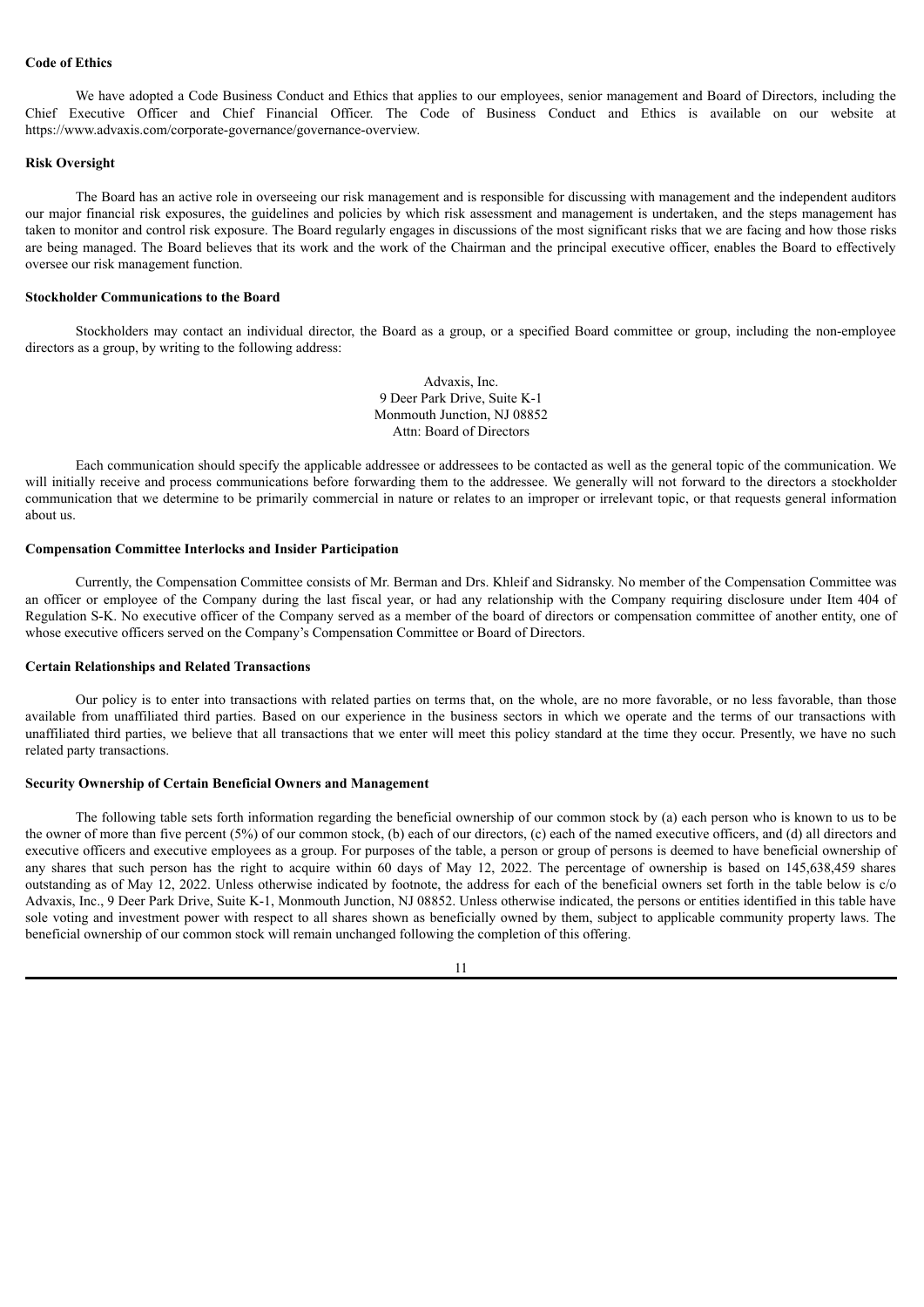| <b>Name of Beneficial Owner</b>                                         | Total # of<br><b>Shares</b><br><b>Beneficially</b><br>Owned | Percentage of<br>Ownership |
|-------------------------------------------------------------------------|-------------------------------------------------------------|----------------------------|
| Kenneth Berlin $(1)$                                                    | 159,666                                                     | $*9/0$                     |
| Igor Gitelman $(2)$                                                     | 16,667                                                      | $*0/0$                     |
| David Sidransky <sup>(3)</sup>                                          | 33,355                                                      | $*0/0$                     |
| Roni Appel <sup>(4)</sup>                                               | 36,993                                                      | $*0/0$                     |
| Richard Berman <sup>(5)</sup>                                           | 28,446                                                      | $*9/0$                     |
| Samir N. Khleif <sup>(6)</sup>                                          | 32,307                                                      | $*0/0$                     |
| James Patton <sup>(7)</sup>                                             | 44,212                                                      | $*9/0$                     |
| Andres Gutierrez <sup>(8)</sup>                                         | 78,750                                                      | $*0/0$                     |
| All Current Directors and Officers as a Group (8 People) <sup>(9)</sup> | 430.396                                                     | $*9/0$                     |

\*Less than 1%

 $<sup>(1)</sup>$  Represents 21,667 issued shares of our common stock and options to purchase 137,999 shares of our Common Stock exercisable within 60 days.</sup>

(2) Represents options to purchase 16,667 shares of our common stock exercisable within 60 days.

 $^{(3)}$  Represents 7,355 issued shares of our common stock and options to purchase 26,000 shares of our common stock exercisable within 60 days.

(4) Represents 10,476 issued shares of our common stock, options to purchase 24,628 shares of our common stock exercisable within 60 days and warrants to purchase 1,889 shares of our common stock exercisable within 60 days.

 $<sup>(5)</sup>$  Represents 3,711 issued shares of our common stock and options to purchase 24,735 shares of our common stock exercisable within 60 days.</sup>

 $^{(6)}$  Represents 4,639 issued shares of our common stock and options to purchase 27,668 shares of our common stock exercisable within 60 days.

 $(7)$  Represents 19,117 issued shares of our common stock and options to purchase 25,095 shares of our common stock exercisable within 60 days.

 $(8)$  Represents 3,750 issued shares of our common stock and options to purchase 75,000 shares of our common stock exercisable within 60 days.

 $^{(9)}$  Represents 70,715 issued shares of our common stock, options to purchase 357,792 shares of our common stock exercisable within 60 days and warrants to purchase 1,889 shares of our common stock exercisable within 60 days.

# **Non-Employee Director Compensation**

For fiscal year 2021, non-employee directors received an annual cash retainer of \$50,000 for Board services, and the Chairman of the Board and the Vice Chairman of the Board received larger annual cash retainers of \$80,000 and \$65,000, respectively. Non-employee directors received additional annual retainers for serving on Board committees, as follows: \$15,000 for Audit Committee Chair; \$15,000 for Compensation Committee Chair; \$7,500 for Audit Committee member; \$7,500 for Compensation Committee member; \$10,000 for Nominating and Corporate Governance Chair; \$10,000 for Research and Development Chair; \$5,000 for Nominating and Corporate Governance member; \$5,000 for Research and Development member. The Compensation Committee annually reviews and makes recommendations to the Board regarding compensation and benefits for non-employee directors. As part of its annual review, the Compensation Committee regularly engages an independent compensation consultant to provide competitive market data and advice regarding non-employee director compensation.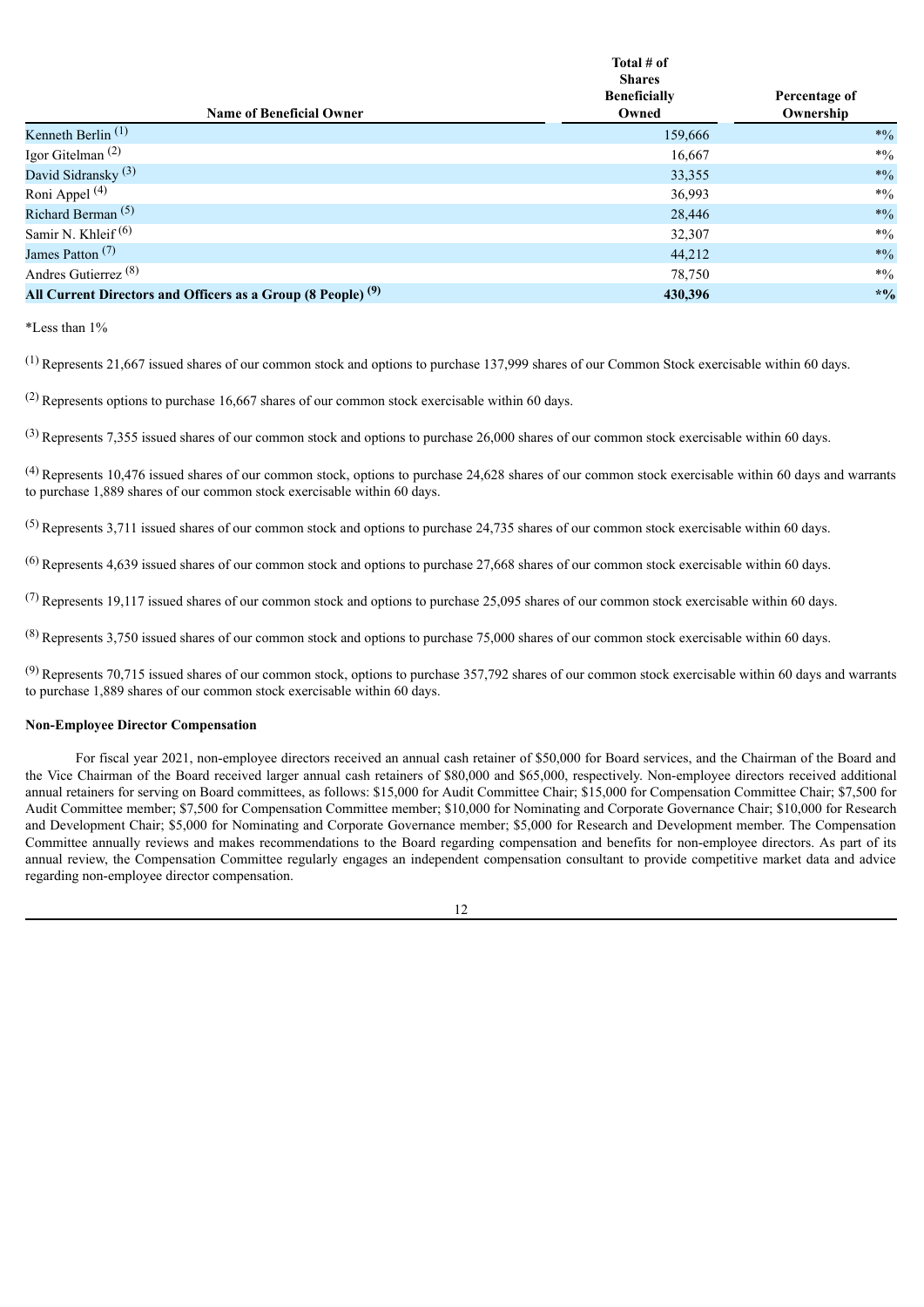The table below summarizes the compensation that was earned by our non-employee directors for fiscal year 2021:

| <b>Name</b>         | <b>Fees Earned or Paid</b> | Option                   |            |
|---------------------|----------------------------|--------------------------|------------|
|                     | in Cash $(S)$ $(1)$        | Awards (\$)              | Total (\$) |
| Dr. David Sidransky | 105,000                    | $\overline{\phantom{0}}$ | 105,000    |
| Dr. James Patton    | 87,500                     | $\overline{\phantom{0}}$ | 87,500     |
| Roni A. Appel       | 62,500                     |                          | 62,500     |
| Richard J. Berman   | 72,500                     | $\overline{\phantom{0}}$ | 72,500     |
| Dr. Samir N. Khleif | 67,500                     |                          | 67,500     |

(1) Represents the annual retainers paid in cash for director services in fiscal year 2021.

# **Vote Required**

To be elected under the Director Election Proposal, a director must receive "FOR" votes from a majority of the votes cast by stockholders with respect to that director's election. A director who fails to receive a majority of "FOR" votes will be required to tender his or her resignation to our Board. Our Nominating and Corporate Governance Committee will then assess whether there is a significant reason for such director to remain on our Board, and will make a recommendation to our Board regarding that director's resignation. If a quorum is present, broker non-votes will not affect the outcome of the vote on the Director Election Proposal, while abstentions will have the same practical effect as a vote "AGAINST" the applicable nominee under the Director Election Proposal.

# The Board of Directors unanimously recommends a vote "FOR" each of the director nominees under the Director Election Proposal.

13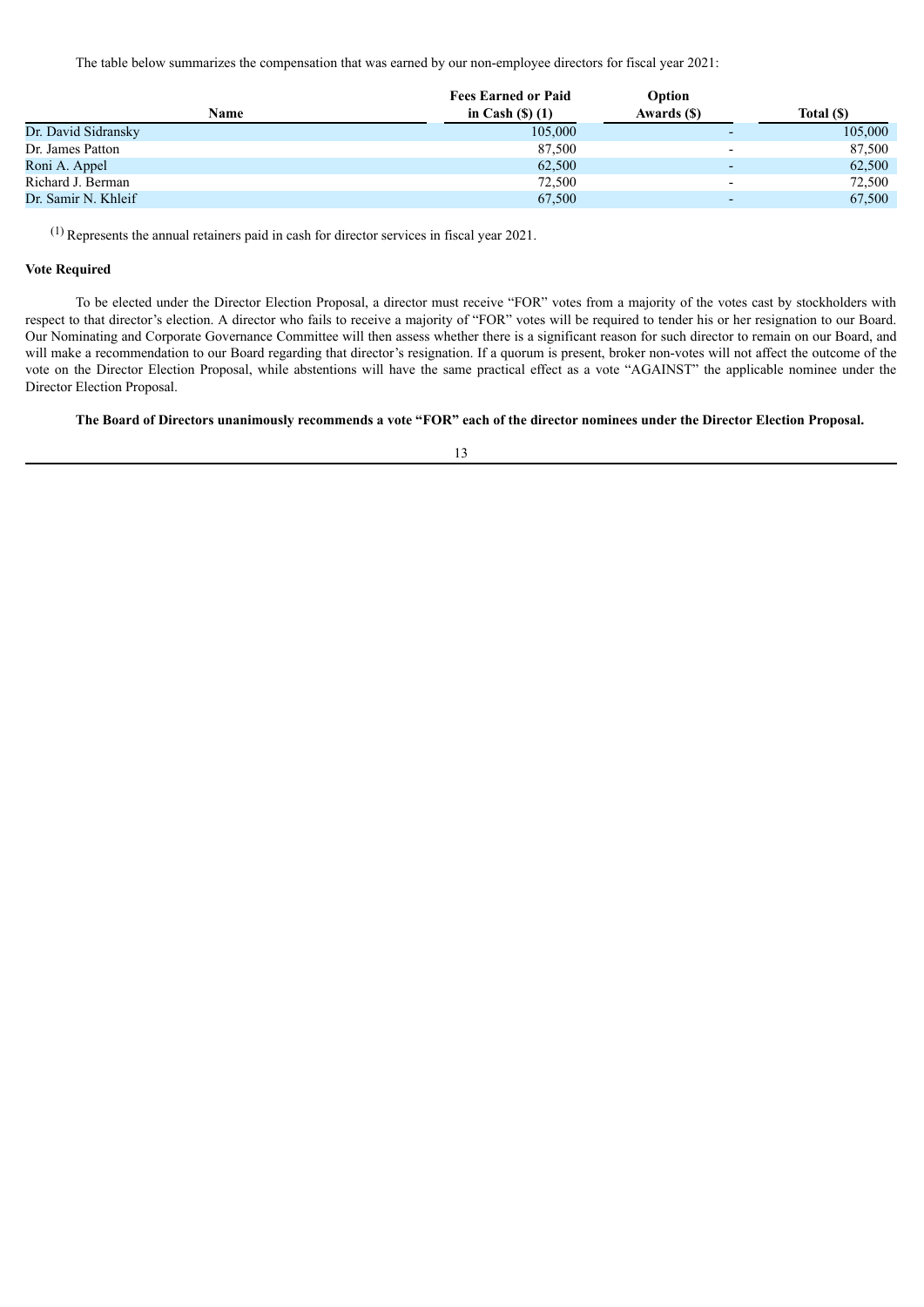# **SAY-ON-PAY PROPOSAL**

#### **Advisory (Non-Binding) Resolution Regarding the Compensation of our Named Executive Officers**

<span id="page-16-0"></span>Under the Dodd-Frank Wall Street Reform and Consumer Protection Act, or the Dodd-Frank Act, and Section 14A of the Exchange Act, our stockholders are entitled to vote to approve, on an advisory (non-binding) basis, the compensation of our Named Executive Officers as disclosed in this Proxy Statement in accordance with the Securities and Exchange Commission's rules.

Our executive compensation programs are designed to retain and incentivize the high-quality executives whose efforts are key to our long-term success. Under these programs, our Named Executive Officers are rewarded on the basis of individual and corporate performance measured against established corporate and strategic goals. Please read the section of this Proxy Statement under the heading "Executive Officers and Executive Officer Compensation – Executive Compensation" for additional details about our executive compensation programs, including information about the fiscal year 2021 compensation of our Named Executive Officers.

The Compensation Committee of our Board of Directors continually reviews the compensation programs for our Named Executive Officers to ensure they achieve the desired goals of aligning our executive compensation structure with our stockholders' interests and current market practices.

We are asking our stockholders to indicate their support for our Named Executive Officer compensation as described in this Proxy Statement. This proposal, commonly known as a "say-on-pay" proposal, gives our stockholders the opportunity to express their views on our Named Executive Officers' compensation. This vote is not intended to address any specific item of compensation, but rather the overall compensation of our Named Executive Officers and the philosophy, policies and practices described in this Proxy Statement. Accordingly, we are asking our stockholders to cast a non-binding advisory vote "FOR" the following resolution at the Annual Meeting:

"RESOLVED, that the stockholders of Advaxis, Inc. approve, on an advisory basis, the compensation of the named executive officers, as disclosed in Advaxis, Inc.'s Proxy Statement for the 2022 Annual Meeting of Stockholders pursuant to the compensation disclosure rules of the Securities and Exchange Commission, including the summary compensation table and the other related tables and disclosure."

The say-on-pay vote is advisory, and therefore not binding on the Company, the Compensation Committee or our Board of Directors. Nevertheless, our Board of Directors and our Compensation Committee value the opinions of our stockholders, whether expressed through this vote or otherwise, and accordingly, the Board and Compensation Committee intend to consider the results of this vote among the many factors they consider in making determinations in the future regarding executive compensation arrangements.

#### **Vote Required**

To be approved, the Say-on-Pay Proposal must receive "FOR" votes from the holders of a majority of the total number of shares of our common stock present at the Annual Meeting, in person or by proxy, and entitled to vote. Abstentions and broker non-votes with respect to the Say-on-Pay Proposal will be counted for purposes of establishing a quorum. Abstentions shall have the same practical effect as a vote against the Say-on-Pay Proposal. If a quorum is present, broker non-votes will not affect the outcome of the votes on the Say-on-Pay Proposal.

The Board of Directors unanimously recommends a vote "FOR" the Say-on-Pay Proposal relating to the advisory vote on executive **compensation.**

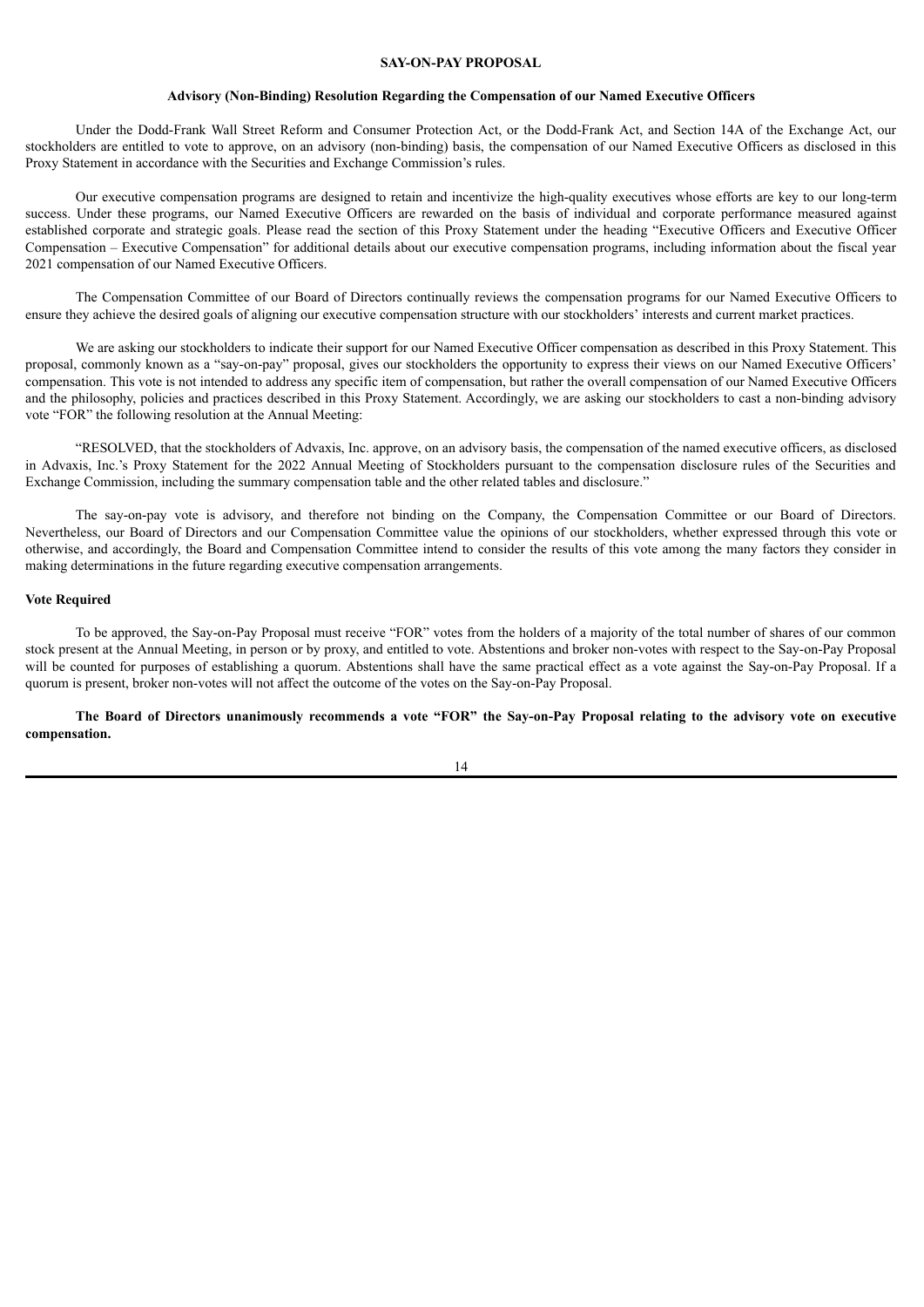# **EXECUTIVE OFFICERS AND EXECUTIVE OFFICER COMPENSATION**

# <span id="page-17-0"></span>**Executive Officers**

The following table provides information on our current executive officers.

| Name             | Age | Position                                                      |
|------------------|-----|---------------------------------------------------------------|
| Kenneth Berlin   |     | President and Chief Executive Officer                         |
| Igor Gitelman    | 46  | Interim Chief Financial Officer and Vice President of Finance |
| Andres Gutierrez |     | Chief Medical Officer and Executive Vice President            |

*Kenneth Berlin.* Mr. Berlin's biography appears on page 7.

*Igor Gitelman.* Mr. Gitelman has served as the Company's Interim Chief Financial Officer since May of 2022, VP of Finance since November 2020 and Chief Accounting Officer since February 2021. Before joining the Company, Mr. Gitelman served as CFO Executive Financial Consultant for Accu Reference Medical Labs, a clinical diagnostic laboratory. Before that, from February 2017 through November 2018, Mr. Gitelman served as a chief accounting officer of Cancer Genetics, Inc., a drug discovery, preclinical oncology, and immuno-oncology services company. Prior to that, Mr. Gitelman served as an Assistant to Vice President (AVP) of Finance and Tax at clinical diagnostic laboratory, BioReference Laboratories, Inc., from October 2005 to October 2016. During this time at BioReference Laboratories, Inc., Mr. Gitelman held various positions of increasing responsibility managing the company's internal audit function, SEC financial reporting, tax and corporate finance functions.

*Andres Gutierrez, M.D., Ph.D.* Dr. Gutierrez has served as our Executive Vice President and Chief Medical Officer since April 2018. Prior to joining Advaxis, Dr. Gutierrez served as Chief Medical Officer for Oncolytics Biotech, Inc. from November 2016 to April 2018. Prior to Oncolytics, Dr. Gutierrez was Chief Medical Officer at SELLAS Life Sciences Group from November 2015 to September 2016 and was Medical Director, Early Development Immuno-Oncology at Bristol-Myers Squibb from October 2012 to November 2015, where he oversaw the development of translational and clinical development of immuno-oncology programs in solid tumors and hematological malignancies. Earlier, Dr. Gutierrez was Medical Director for several biotechnology companies, including Sunesis Pharmaceuticals, BioMarin Pharmaceutical, Proteolix and Oculus Innovative Sciences, leading key programs with talazoparib and carfilzomib, among others. Prior to Oculus, he served as Director of the Gene & Cell Therapy Unit at the National Institutes of Health in Mexico City and as a consultant physician at the Hospital Angeles del Pedregal.

#### **Executive Compensation**

The Compensation Committee of the Board has responsibility for establishing, implementing and continually monitoring adherence with the Company's compensation philosophy. The Compensation Committee seeks to ensure that the total compensation paid to the executives is fair, reasonable and competitive. Our named executive officers for fiscal 2021 are Mr. Berlin, Mr. Gitelman and Dr. Gutierrez.

The following table summarizes all compensation for each of the last two fiscal years (ending October 31, 2021) awarded to, earned by or paid to our Named Executive Officers.

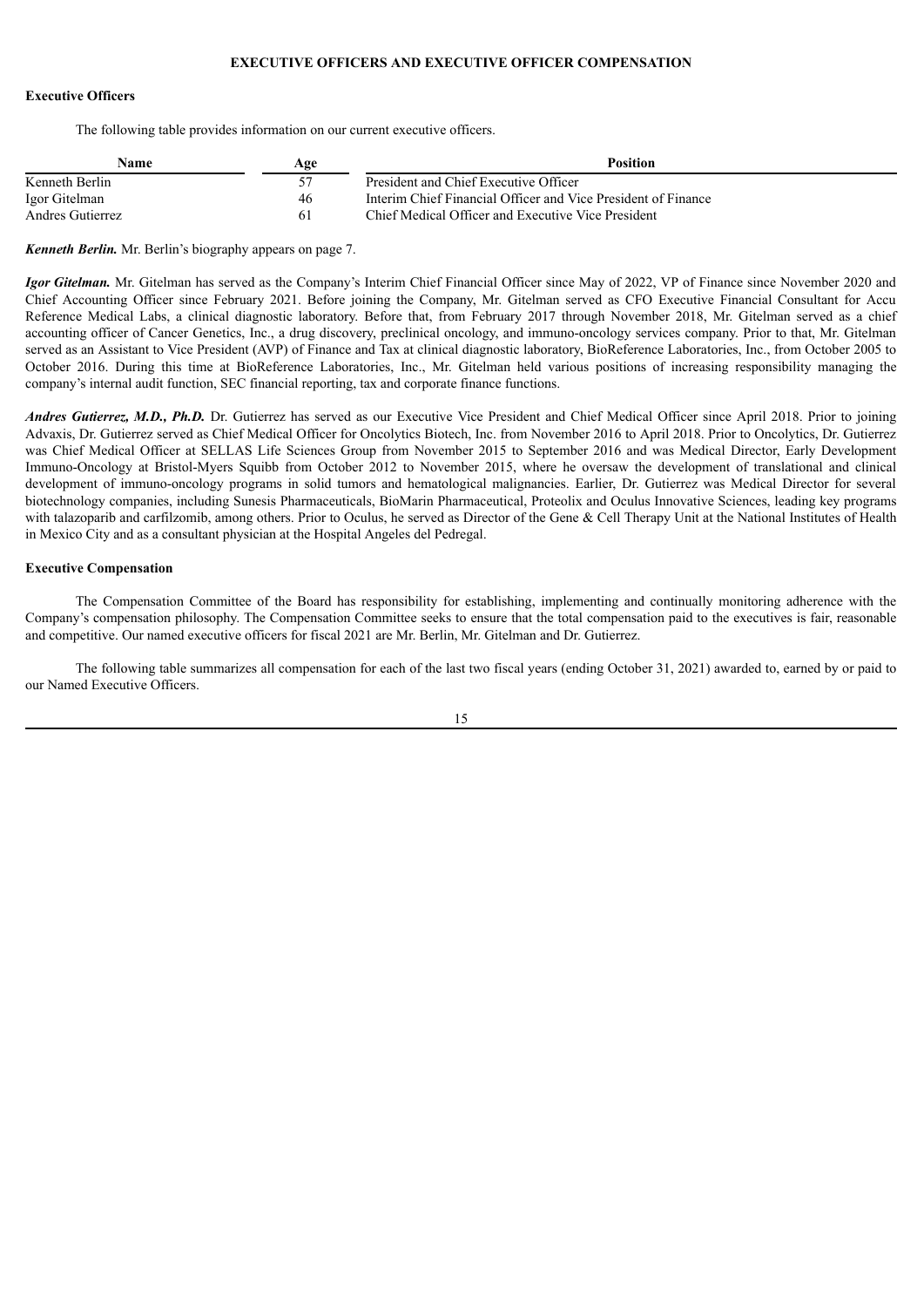#### **Summary Compensation Table**

| <b>Name and Principal Position</b>                 | Fiscal<br>Year | Salary                         | <b>Bonus</b><br>(1)             | <b>Stock</b><br>Award(s) | Option<br>Award(s)<br>(2) | <b>All Other</b><br>Compensation<br>(3) | Total         |
|----------------------------------------------------|----------------|--------------------------------|---------------------------------|--------------------------|---------------------------|-----------------------------------------|---------------|
| Kenneth Berlin                                     | 2021           | \$569,670                      | \$.<br>$\overline{\phantom{0}}$ | $\overline{a}$           | $\overline{a}$            | 55,728<br>S                             | 625,398<br>S. |
| President, Chief Executive Officer                 | 2020           | \$554,320                      | \$554,320                       | ۰.                       | \$26,000                  | S<br>53,809                             | \$1,188,449   |
|                                                    |                |                                |                                 |                          |                           |                                         |               |
| Igor Gitelman <sup><math>(4)</math></sup>          | 2021           | \$259,135                      | S<br>٠                          | $\sim$                   | \$15,777                  | \$<br>38,733                            | 313,645<br>S. |
| Interim Chief Financial Officer and Vice President |                |                                |                                 |                          |                           |                                         |               |
| of Finance                                         | 2020           | $\mathbf S$<br>$\sim$ 10 $\pm$ | <sup>\$</sup><br>٠              | $\sim$ .                 | $\sim$                    | $\sim$                                  | -S            |
|                                                    |                |                                |                                 |                          |                           |                                         |               |
| Andres Gutierrez                                   | 2021           | \$438,208                      | \$.<br>$\overline{a}$           | $\overline{a}$           | $\overline{a}$            | \$.<br>33,824                           | 472,032<br>S. |
| Senior VP, Chief Medical Officer                   | 2020           | \$426,130                      | \$170,560                       | ۰.                       | \$26,000                  | \$<br>27,575                            | 650,265       |

(1) Represents annual incentive bonuses for services performed during fiscal 2020, which in each case were paid in the following fiscal year. In fiscal 2020, the NEOs received bonuses approximating 100% for Mr. Berlin and 40% for Dr. Gutierrez. These bonuses reflect achievement of corporate goals and objectives for fiscal 2020.

(2) Reflects the aggregate grant date fair value of stock options determined in accordance with FASB ASC Topic 718. The assumptions used in determining the grant date fair values of the stock options are set forth in Note 7 to the Company's financial statements.

(3) All Other Compensation is more fully described in the table under "All Other Compensation – Supplemental" below.

(4) Mr. Gitelman began his employment with the Company as VP of Finance in November 2020 and as Chief Accounting Officer since February 2021, and was named Interim Chief Financial Officer on May 1, 2022.

# *All Other Compensation – Supplemental*

| <b>Name and Principal Position</b>                                     | Fiscal<br>Year | Health<br>Insurance<br><b>Premiums</b><br>S | Life and<br>AD&D<br><b>Insurance</b><br>\$ | Matching<br><b>Contributions</b><br>to $401(k)$<br>Plan<br>\$ | Other<br>S | <b>Total</b> |
|------------------------------------------------------------------------|----------------|---------------------------------------------|--------------------------------------------|---------------------------------------------------------------|------------|--------------|
| Kenneth Berlin                                                         | 2021           | 32,526                                      | 696                                        | 21,906                                                        | 600        | 55,728       |
| President, Chief Executive Officer                                     | 2020           | 26,402                                      | 5,568                                      | 21,239                                                        | 600        | 53,809       |
| Igor Gitelman<br>Interim Chief Financial Officer and Vice President of | 2021           | 29,442                                      | 665                                        | 8,049                                                         | 577        | 38,733       |
| Finance                                                                | 2020           |                                             |                                            | $\overline{\phantom{0}}$                                      |            |              |
| <b>Andres Gutierrez</b>                                                | 2021           | 32,526                                      | 698                                        | $\overline{a}$                                                | 600        | 33,824       |
| Senior VP, Chief Medical Officer                                       | 2020           | 26,399                                      | 576                                        | ٠                                                             | 600        | 27,575       |

# **Employment Agreements with Named Executive Officers**

The Company appointed Mr. Berlin as President and Chief Executive Officer, effective April 23, 2018. The Company and Mr. Berlin entered into an employment agreement, effective April 23, 2018, which provides for an initial three-year term, after which it will be automatically renewed for one-year periods, unless otherwise terminated by either party upon ninety (90) days' written notice. The employment agreement provides that Mr. Berlin will receive a base salary of \$576,493 per year, as adjusted for annual increases by the Compensation Committee since entry of the agreement, and he is eligible for an annual bonus targeted at 55% of his base salary based on achievement of performance goals in the discretion of the Compensation Committee. Mr. Berlin also received a one-time lump-sum bonus equal to \$150,000 that was paid within fifteen (15) days following the effective date of the agreement. Mr. Berlin also received 50,000 stock options and 16,667 restricted stock units (both as adjusted to account for our 1 for 15 reverse stock split effective March 29, 2019), which vest in equal instalments over the first three years of his employment. In May 2020, Mr. Berlin received an additional 50,000 stock options, which vest in equal instalments of 16,667 options on the first three anniversary dates of the grant.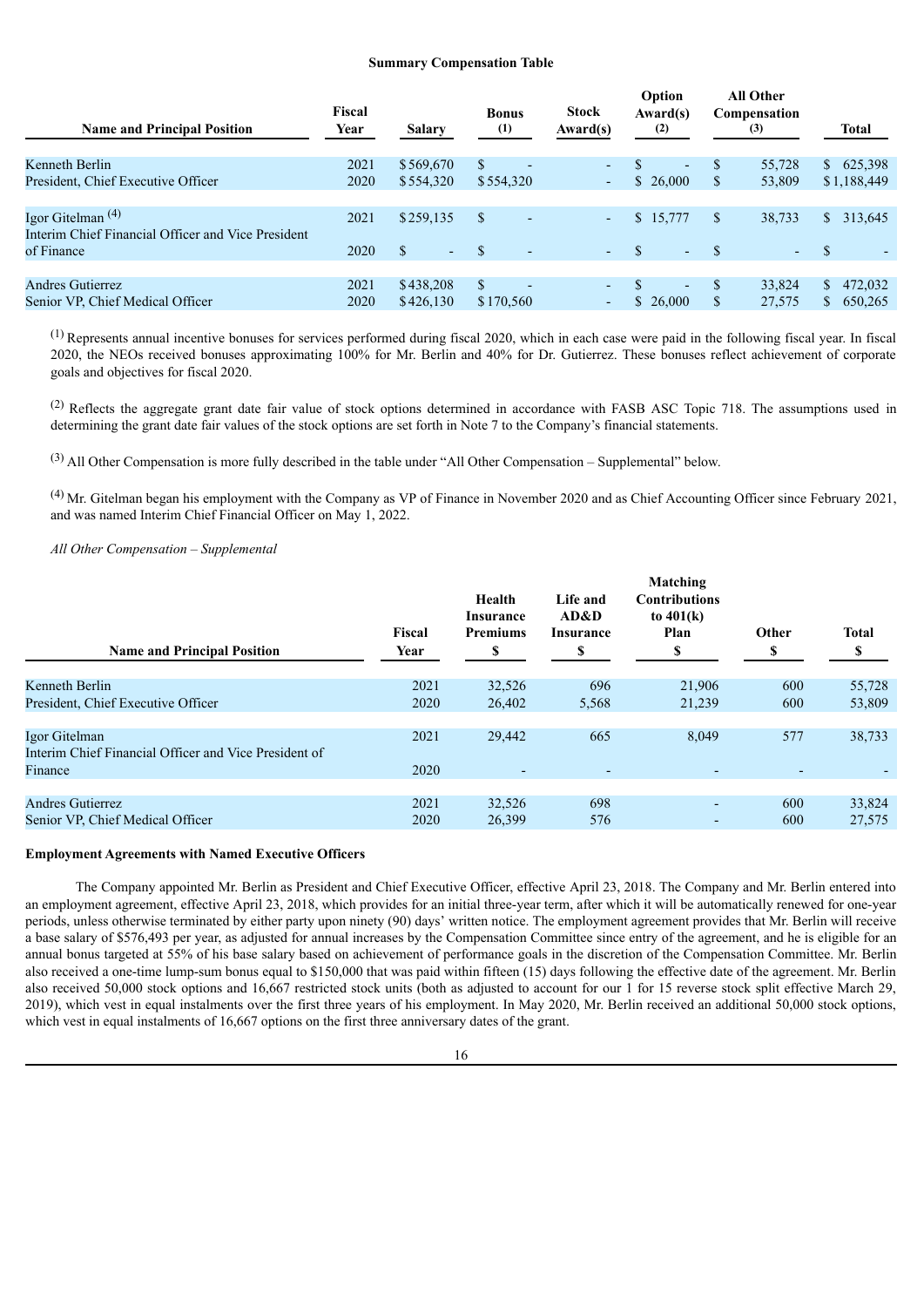The Company appointed Mr. Gitelman as Chief Accounting Officer, effective February 11, 2021. Mr. Gitelman does not have an employment agreement with the Company. In November 2020, Mr. Gitelman received an 50,000 stock options, which vest in equal instalments of 16,667 options on the first three anniversary dates of the grant.

The Company appointed Mr. Gutierrez as Executive Vice President and Chief Medical Officer, effective April 23, 2018. The Company and Mr. Gutierrez entered into an employment agreement, effective April 23, 2018, which provides for an initial three-year term, after which it will be automatically renewed for one-year periods, unless otherwise terminated by either party upon ninety (90) days' written notice. The employment agreement provides that Mr. Gutierrez will receive a base salary of \$443,456 per year, as adjusted for annual increases by the Compensation Committee since entry of the agreement, and eligible for an annual bonus based on achievement of performance goals at the discretion of the Compensation Committee. Mr. Gutierrez also received a one-time lump-sum bonus equal to \$40,000 that was paid within the first ninety (90) days following the effective date of the agreement. Mr. Gutierrez also received 16,667 stock options (as adjusted to account for our 1 for 15 reverse stock split effective March 29, 2019), which vest annually on the first three anniversaries of his employment as an equity incentive award. In May 2020, Mr. Gutierrez received an additional 50,000 stock options, which vest in equal installments of 16,667 options on the first three anniversary dates of the grant.

In the event Mr. Gutierrez employment is terminated without Just Cause, or if he voluntarily resigns with Good Reason, or if his employment is terminated due to disability (all as defined in their respective employment agreements), and so long as he executes a confidential separation and release agreement, in addition to the applicable base salary, plus any accrued but unused vacation time and unpaid expenses that have been earned as of the date of such termination, he is entitled to the following severance benefits: (i) twelve months of base salary payable in in equal monthly installments, (ii) a bonus payment for the year in which the employment is terminated equal to the target bonus percentage, multiplied by the base salary in effect at the time of termination, (iii) continued health and welfare benefits for 12 months, and (iv) full vesting of all stock options and stock awards (with extension of the exercise period for stock options by two years).

In the event Mr. Berlin's employment is terminated without Just Cause during the period beginning three months prior to a Change in Control (as defined in Mr. Berlin's employment agreement) and ending 18 months after the Change in Control (such period, the "CIC Protection Period"), or if Mr. Berlin voluntarily resigns with Good Reason, during the CIC Protection Period, and provided that Mr. Berlin continues to comply with certain covenants set forth in his employment agreement, in addition to the applicable base salary and any earned but unpaid bonus for the prior fiscal year, plus any accrued but unused vacation time and unpaid expenses that have been earned as of the date of such termination, Mr. Berlin is entitled to the following severance benefits: (i) an amount equal to 1.75 times the sum of the applicable base salary plus an amount equal to Mr. Berlin's target bonus, payable in a single lump sum within sixty (60) days of the termination, (ii) a bonus payment for the year in which the employment is terminated equal to the target bonus percentage, multiplied by the base salary in effect at the time of termination, multiplied by a fraction, the numerator of which is the number of calendar days Mr. Berlin was employed during such year and the denominator is 365, (iii) continued health and welfare benefits for 21 months, and (iv) full vesting and exercisability of all stock options and stock awards.

The named executive officer employment agreements contain customary covenants regarding non-solicitation, non-compete, confidentiality and works for hire.

#### **Outstanding Equity Awards at 2021 Fiscal Year-End**

The following table summarizes all outstanding equity awards held by our named executive officers at fiscal year-end. The market or payout value of unearned shares, units or rights that have not vested equals \$0.485, which was the closing price of Advaxis' common shares on Nasdaq on October 31, 2021 and for performance based restricted stock units presumes that the target performance goals are met.

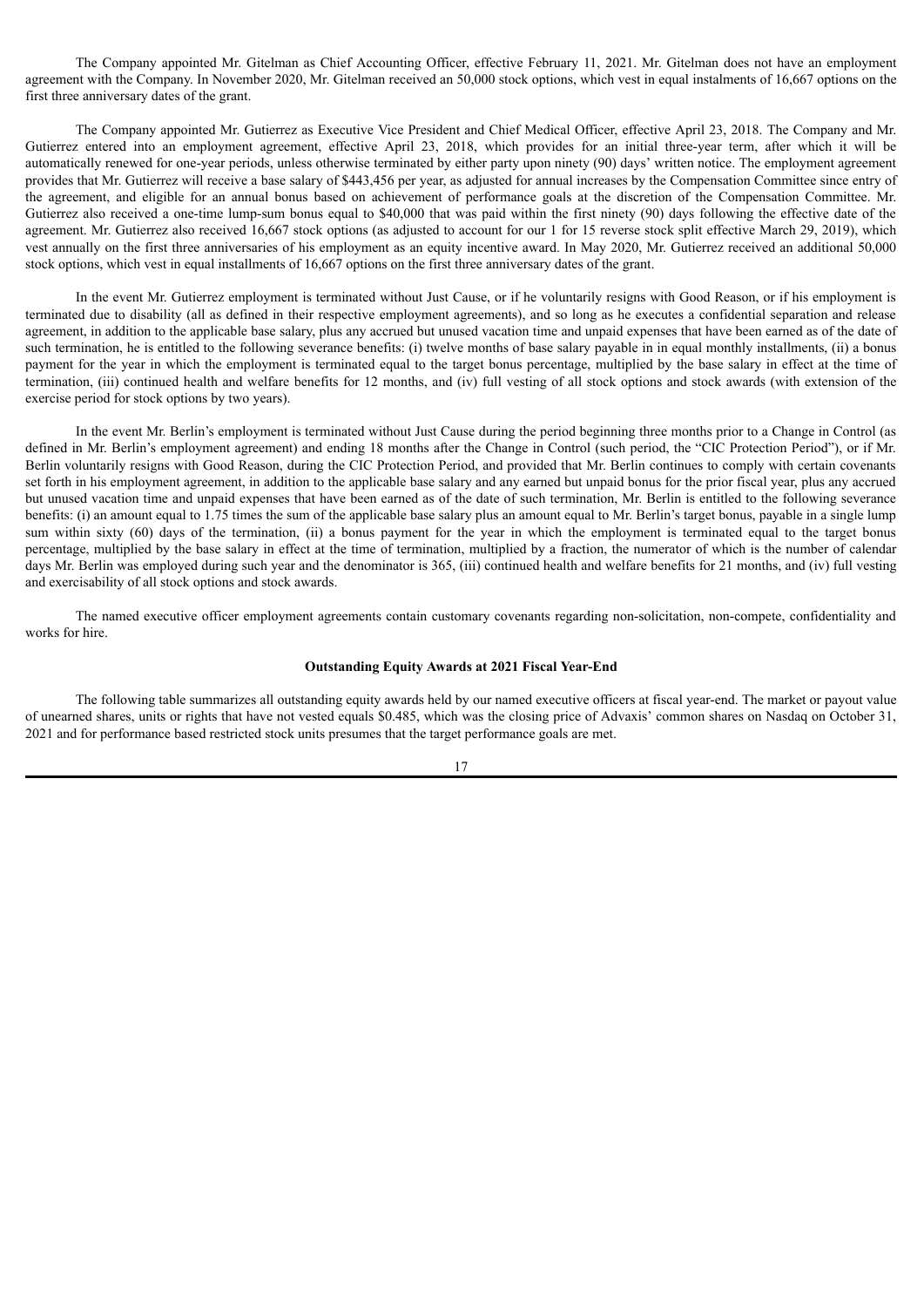| Name                    | Number of<br><b>Securities</b><br>Underlying<br>Unexercised<br>Options $(\#)$<br><b>Exercisable</b> | Number of<br><b>Securities</b><br>Underlying<br>Unexercised<br>Options $(\#)$<br>Unexercisable | Option<br><b>Exercise</b><br>Price (\$) | Option<br><b>Expiration</b><br>Date               | Number of<br><b>Shares</b> or<br><b>Units of Stock</b><br><b>That Have Not</b><br>Vested $(\#)$ | Value of<br><b>Shares</b> or<br><b>Units of Stock</b><br><b>That Have Not</b><br>Vested (\$) |
|-------------------------|-----------------------------------------------------------------------------------------------------|------------------------------------------------------------------------------------------------|-----------------------------------------|---------------------------------------------------|-------------------------------------------------------------------------------------------------|----------------------------------------------------------------------------------------------|
| <b>Kenneth Berlin</b>   | 50,000<br>14,222<br>33,333<br>16,667                                                                | $-(1)$<br>7,111(2)<br>16,667(3)<br>33,333(4)                                                   | 24.30<br>8.10<br>0.31<br>0.66           | 4/23/2028<br>11/5/2028<br>10/24/2029<br>5/4/2030  |                                                                                                 | ۰.                                                                                           |
| <b>Igor Gitelman</b>    | ٠                                                                                                   | 50,000(6)                                                                                      | 0.39                                    | 11/16/2030                                        |                                                                                                 |                                                                                              |
| <b>Andres Gutierrez</b> | 16,667<br>5,556<br>16,667<br>16,667                                                                 | $-(5)$<br>2,777(2)<br>8,333(3)<br>33, 333(4)                                                   | 24.30<br>8.10<br>0.31<br>0.66           | 4/23/2028<br>11/05/2028<br>10/24/2029<br>5/4/2030 | -                                                                                               | ۰.<br>۰.                                                                                     |

(1) Of these options, one-third vested on December 31, 2018, one-third vested on April 23, 2020, and the award was fully vested on April 23, 2021.

(2) Of these options, one-third vested on November 5, 2019, one-third vested on November 5, 2020, and the award was fully vested on November 5, 2021.

- (3) Of these options, one-third vested on October 24, 2020, one-third vested on October 24, 2021, and the award was fully vested on October 24, 2022.
- (4) Of these options, one-third vested on May 4, 2021, one-third vested on May 4, 2022, and the award will be fully vested on May 4, 2023.
- (5) Of these options, one-third vested on April 23, 2019, one-third vested on April 23, 2020, and the award was fully vested on April 23, 2021.
- (6) Of these options, one-third vested on November 16, 2021, one-third will vest on November 16, 2022, and the award will be fully vested on November 16, 2023.

#### **Potential Payments Upon Termination or Change-in-Control**

#### *Termination of Employment*

As described above under "Employment Agreements with Named Executive Officers," the Company has entered into employment agreements with two of the named executive officers that provide for certain severance payments and benefits in the event the named executive officer's employment with the Company is terminated under certain circumstances.

In addition, upon a Change in Control of the Company, unvested equity awards held by two of the executive officers will be accelerated as follows: (i) outstanding stock options and other awards in the nature of rights that may be exercised shall become fully vested and exercisable, (ii) timebased restrictions on restricted stock, restricted stock units and other equity awards shall lapse and the awards shall become fully vested, and (iii) performance-based equity awards, if any, shall become vested and shall be deemed earned based on an assumed achievement of all relevant performance goals at "target" levels, and shall payout pro rata to reflect the portion of the performance period that had elapsed prior to the Change in Control.

The table below shows the estimated value of benefits to each of the named executive officers if their employment had been terminated under various circumstances as of October 31, 2021. The amounts shown in the table exclude accrued but unpaid base salary, unreimbursed employment-related expenses, accrued but unpaid vacation pay, and the value of equity awards that were vested by their terms as of October 31, 2021.

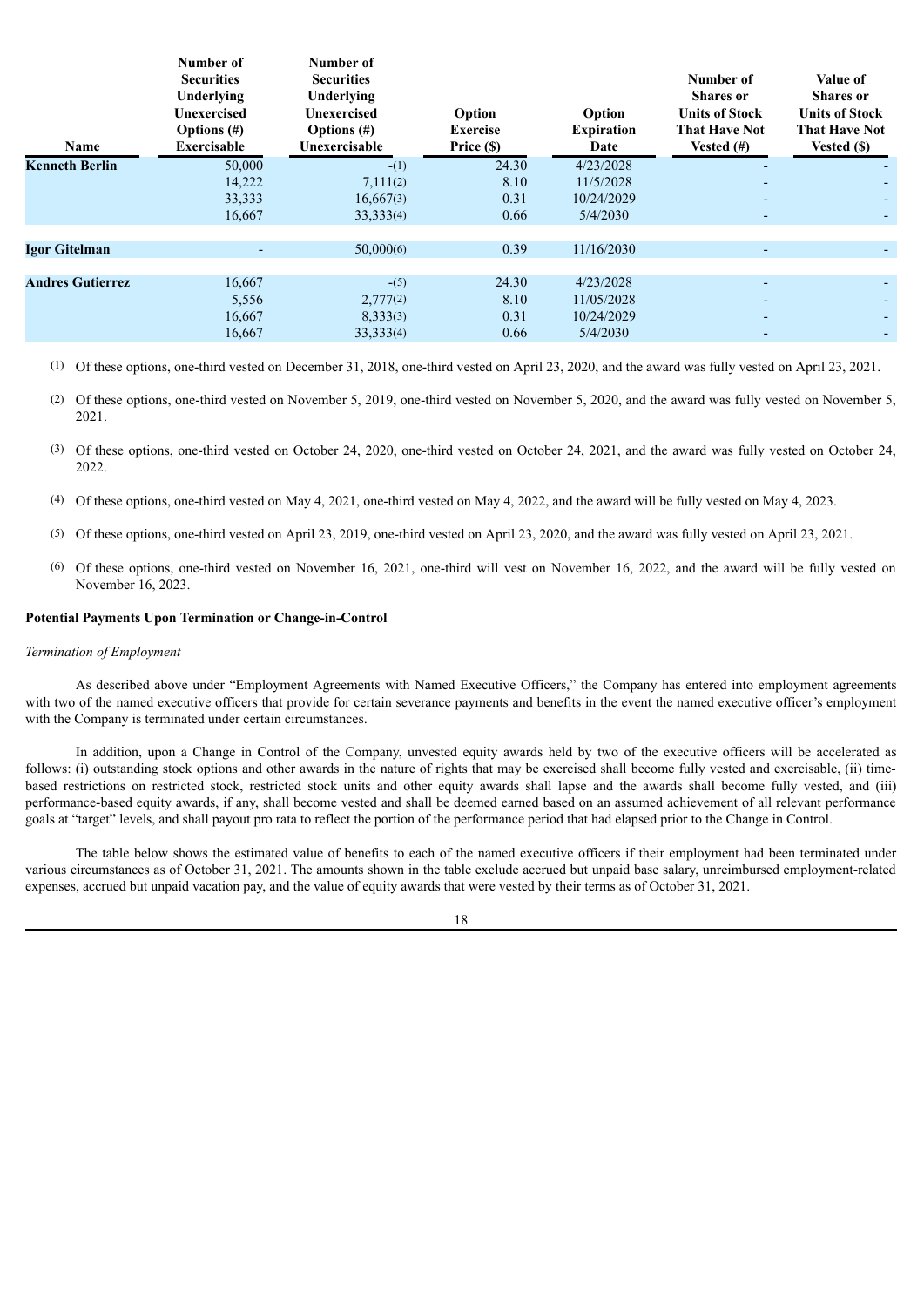|                              | Involuntary<br><b>Termination</b><br>without a<br>Change in<br>Control (\$) | Involuntary<br><b>Termination</b><br>in<br>connection<br>with<br>a Change in<br>Control (\$) | Death<br>$(\$)$ | Disability (\$) | <b>Termination</b><br>for Cause;<br><b>Voluntary</b><br>Resignation<br>$(\$)$ |
|------------------------------|-----------------------------------------------------------------------------|----------------------------------------------------------------------------------------------|-----------------|-----------------|-------------------------------------------------------------------------------|
| <b>Kenneth Berlin</b>        |                                                                             |                                                                                              |                 |                 |                                                                               |
| Cash severance               | 576,493(1)                                                                  | 1,563,737(5)                                                                                 |                 | 576,493(1)      |                                                                               |
| <b>Bonus</b>                 | 317,071(7)                                                                  | 317,071(2)                                                                                   | 317,071(2)      | 317,071(7)      |                                                                               |
| Health benefits              | 34,885(3)                                                                   | 61,049(6)                                                                                    |                 | 34,885(3)       |                                                                               |
| Value of equity Acceleration | 2,917(4)                                                                    | 2,917(4)                                                                                     | 2,917(4)        | 2,917(4)        |                                                                               |
| <b>Total</b>                 | 931,366                                                                     | 1,944,774                                                                                    | 319,988         | 931,366         |                                                                               |
|                              |                                                                             |                                                                                              |                 |                 |                                                                               |
| <b>Andres Gutierrez</b>      |                                                                             |                                                                                              |                 |                 |                                                                               |
| Cash severance               | 443,456(1)                                                                  | 443,456(1)                                                                                   |                 | 443,456(1)      |                                                                               |
| <b>Bonus</b>                 | 177,382(7)                                                                  | 177,382(7)                                                                                   | 177,382(7)      | 177,382(7)      |                                                                               |
| <b>Health benefits</b>       | 34,885(3)                                                                   | 34,885(6)                                                                                    |                 | 34,885(3)       |                                                                               |
| Value of equity Acceleration | 1,458(4)                                                                    | 1,458(4)                                                                                     | 1,458(4)        | 1,458(4)        |                                                                               |
| <b>Total</b>                 | 657,181                                                                     | 657,181                                                                                      | 178,840         | 657,181         |                                                                               |
| Igor Gitelman                |                                                                             |                                                                                              |                 |                 |                                                                               |
| Cash severance               |                                                                             |                                                                                              |                 |                 |                                                                               |
| <b>Bonus</b>                 |                                                                             |                                                                                              |                 |                 |                                                                               |
| Health benefits              |                                                                             |                                                                                              |                 |                 |                                                                               |
| Value of equity Acceleration |                                                                             |                                                                                              |                 |                 |                                                                               |
| <b>Total</b>                 |                                                                             |                                                                                              |                 |                 |                                                                               |

(1) Reflects severance payment equal to one times base salary payable in equal monthly instalments for 12 months.

(2) Reflects pro rata bonus determined by multiplying the target bonus amount for the year in which the termination occurs by a fraction, the numerator of which is the number of calendar days the executive is employed during such year and the denominator of which is 365. Because the amounts reflected in the table assume the named executive officer's employment was terminated on October 31, 2021 (the last day of the 2021 fiscal year), the amounts reflected are not pro-rated.

(5) For Mr. Berlin, reflects 1.75 times the sum of his base salary and target bonus, payable in equal monthly installments for 21 months. For the other named executive officer, equals one times base salary, payable in equal monthly installments for 12 months.

(6) Reflects the full cost of continued health coverage for 21 months for Mr. Berlin and 12 months for the other named executive officer.

(7) Represents a bonus payment equal to the executive's target bonus.

19

<sup>(3)</sup> Reflects the Company's cost of continued health coverage at active employee rates for 12 months.

<sup>(4)</sup> Reflects the value of unvested in-the-money stock options that vest upon the designated event.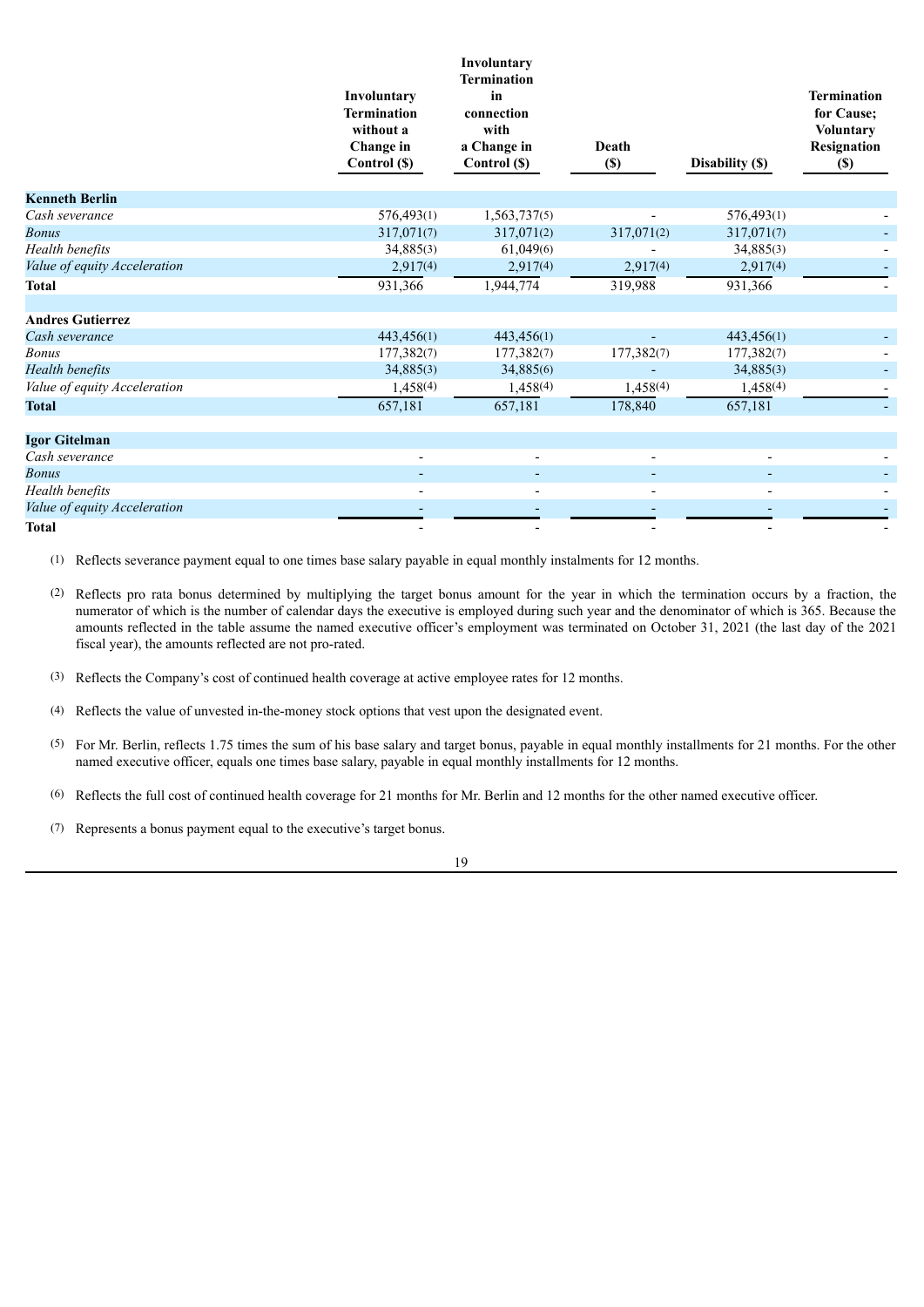# **AUDITOR RATIFICATION PROPOSAL**

#### **Ratification of Appointment of Independent Registered Public Accountants for Fiscal 2022**

<span id="page-22-0"></span>The Audit Committee annually considers and selects our independent registered public accountants. The Audit Committee has selected Marcum LLP to act as our independent registered public accountants for the fiscal year ending October 31, 2022.

Stockholder ratification of Marcum LLP as our independent registered public accountants is not required by our By-Laws, or otherwise. However, we are submitting the appointment of Marcum LLP to the stockholders for ratification as a matter of good corporate practice. If the stockholders do not ratify the appointment of Marcum LLP as our independent registered public accountants, the Audit Committee will reconsider the appointment of such independent registered public accountants. Even if the appointment is ratified, the Audit Committee may, in its discretion, direct the appointment of a different independent registered public accountant at any time during the year if it determines that such a change would be in the best interest of the Company and its stockholders.

Representatives of Marcum LLP are expected to attend the Annual Meeting in order to respond to questions from stockholders and will have the opportunity to make a statement.

#### **Audit Committee Report**

This Audit Committee Report shall not be deemed to be "soliciting material" or to be filed with the SEC or subject to Regulation 14A or 14C under the Securities Exchange Act of 1934, as amended, or the Exchange Act, or to the liabilities of Section 18 of the Exchange Act. Notwithstanding anything to the contrary set forth in any of our previous filings under the Securities Act of 1933 or the Exchange Act that might incorporate future filings, including this Proxy Statement, in whole or in part, this report shall not be incorporated by reference into any such filings.

Management is responsible for our internal controls and financial reporting process. The independent registered public accounting firm is responsible for performing an independent audit of our financial statements in accordance with the standards of the Public Company Accounting Oversight Board ("PCAOB") and for issuing an opinion thereon. The Audit Committee's responsibility is to oversee these processes and our internal controls. The Audit Committee does not prepare or audit our financial statements or certify their accuracy.

In this context, the Audit Committee has met and held discussions with management and the independent registered public accounting firm. Management represented to the Audit Committee that our financial statements were prepared in accordance with generally accepted accounting principles, and the Audit Committee has reviewed and discussed the audited financial statements with management and the independent registered public accounting firm. The Audit Committee has discussed with the independent registered public accounting firm the matters required to be discussed by the statement on Auditing Standards No. 61, as amended, as adopted by the PCAOB in Rule 3200T.

Our independent registered public accounting firm also provided to the Audit Committee the written disclosures and the letter required by applicable requirements of the PCAOB regarding the independent registered public accounting firm's communications with the Audit Committee concerning independence, and the Audit Committee discussed with the independent registered public accounting firm, Marcum, LLP, the firm's independence.

Based upon the Audit Committee's discussions with management and the independent registered public accounting firm and the Audit Committee's review of our audited financial statements and the representations of management, and the report of the independent registered public accounting firm to the Audit Committee, the Audit Committee recommended that the Board include the audited financial statements in our Annual Report on Form 10-K for fiscal 2021, as filed with the SEC.

This report is submitted by the Audit Committee.

Richard J. Berman, Chairman Roni A. Appel Dr. James P. Patton

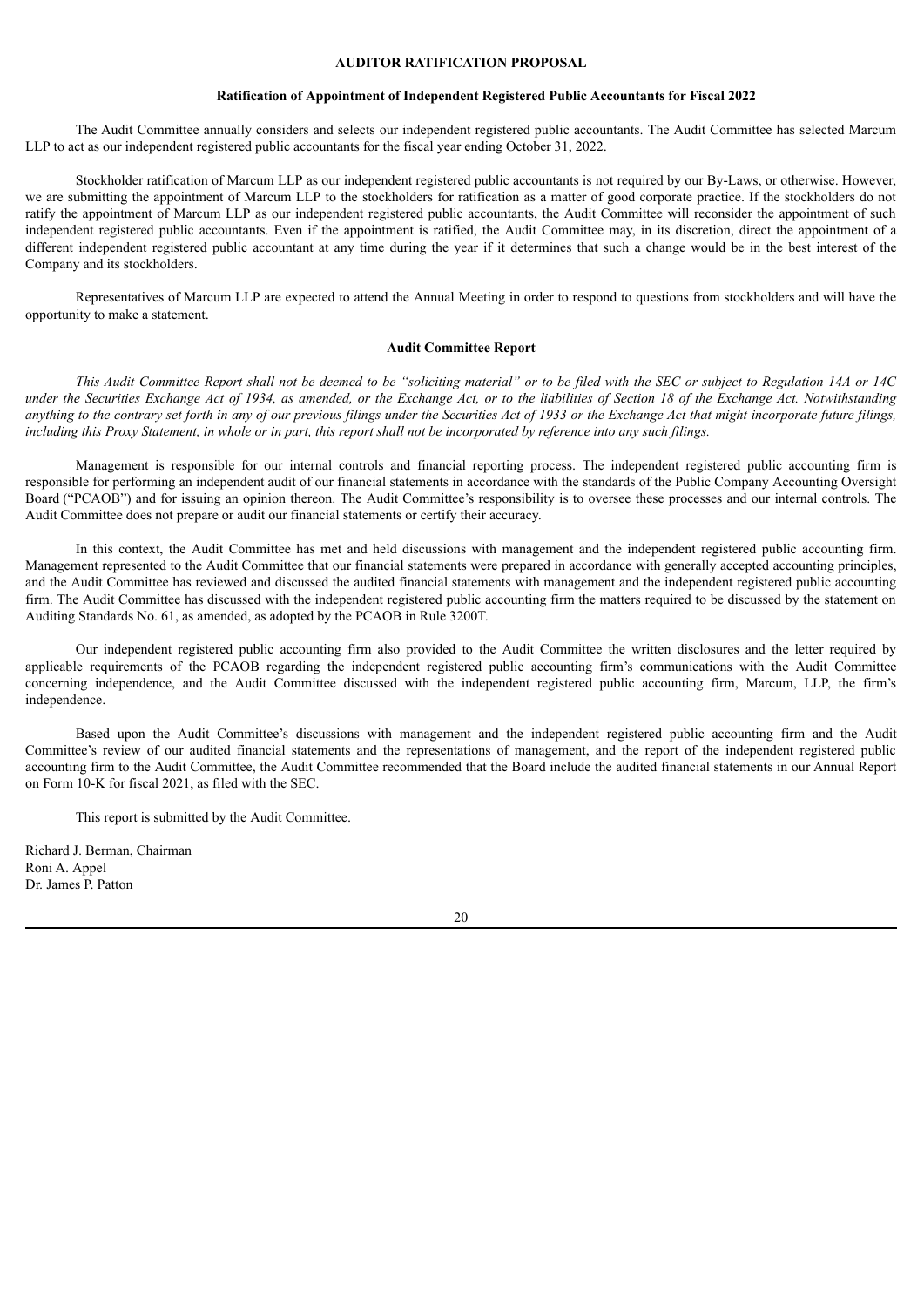#### **Disclosure of Principal Accountant Fees and Services**

In December 2012, we engaged Marcum LLP as our independent registered public accounting firm to audit our financial statements. Beginning with the fiscal year ended October 31, 2012, Marcum LLP has audited our financial statements. The following table presents fees for professional services rendered by Marcum LLP for the fiscal years ended October 31, 2021 and 2020:

|                      | Fiscal 2021 |   | Fiscal 2020              |
|----------------------|-------------|---|--------------------------|
| Audit Fees $(1)$     | 153,770     |   | 202,910                  |
| Tax Fees $(2)$       |             |   | $\overline{\phantom{0}}$ |
| All Other Fees $(3)$ | 103,766     |   | 45,088                   |
| Total                | 257,536     | æ | 247,998                  |

(1) Audit Fees consisted primarily of annual audit fees and reviews of the Company's quarterly reports on Form 10-Q.

- (2) Tax Fees consisted primarily of services related to tax compliance, including the preparation, review and filing of tax returns.
- (3) All Other Fees consisted primarily of services related to the review of securities registration documents and other non-audit reviews.

### **Policy on Audit Committee Pre-Approval of Audit and Permissible Non-Audit Services of Independent Auditors**

The Audit Committee will pre-approve all auditing services and the terms thereof (which may include providing comfort letters in connection with securities underwriting) and non-audit services (other than non-audit services prohibited under Section 10A(g) of the Exchange Act or the applicable rules of the SEC or the Public Company Accounting Oversight Board) to be provided to us by the independent auditor; provided, however, the pre-approval requirement is waived with respect to the provisions of non-audit services for us if the "de minimis" provisions of Section 10A(i)(1)(B) of the Exchange Act are satisfied. This authority to pre-approve non-audit services may be delegated to one or more members of the Audit Committee, who shall present all decisions to pre-approve an activity to the full Audit Committee at its first meeting following such decision. The Audit Committee may review and approve the scope and staffing of the independent auditors' annual audit plan.

#### **Vote Required**

To be approved, the Auditor Ratification Proposal must receive "FOR" votes from a majority of the shares present in person or represented by proxy at the Annual Meeting and entitled to vote on the subject matter. Abstentions will have the same practical effect as a vote against the Auditor Ratification Proposal. Broker discretionary voting is permitted with respect to the Auditor Ratification Proposal.

The Board of Directors unanimously recommends a vote "FOR" the Auditor Ratification Proposal relating to the ratification of the **appointment of Marcum LLP as our independent registered public accountants for fiscal 2022.**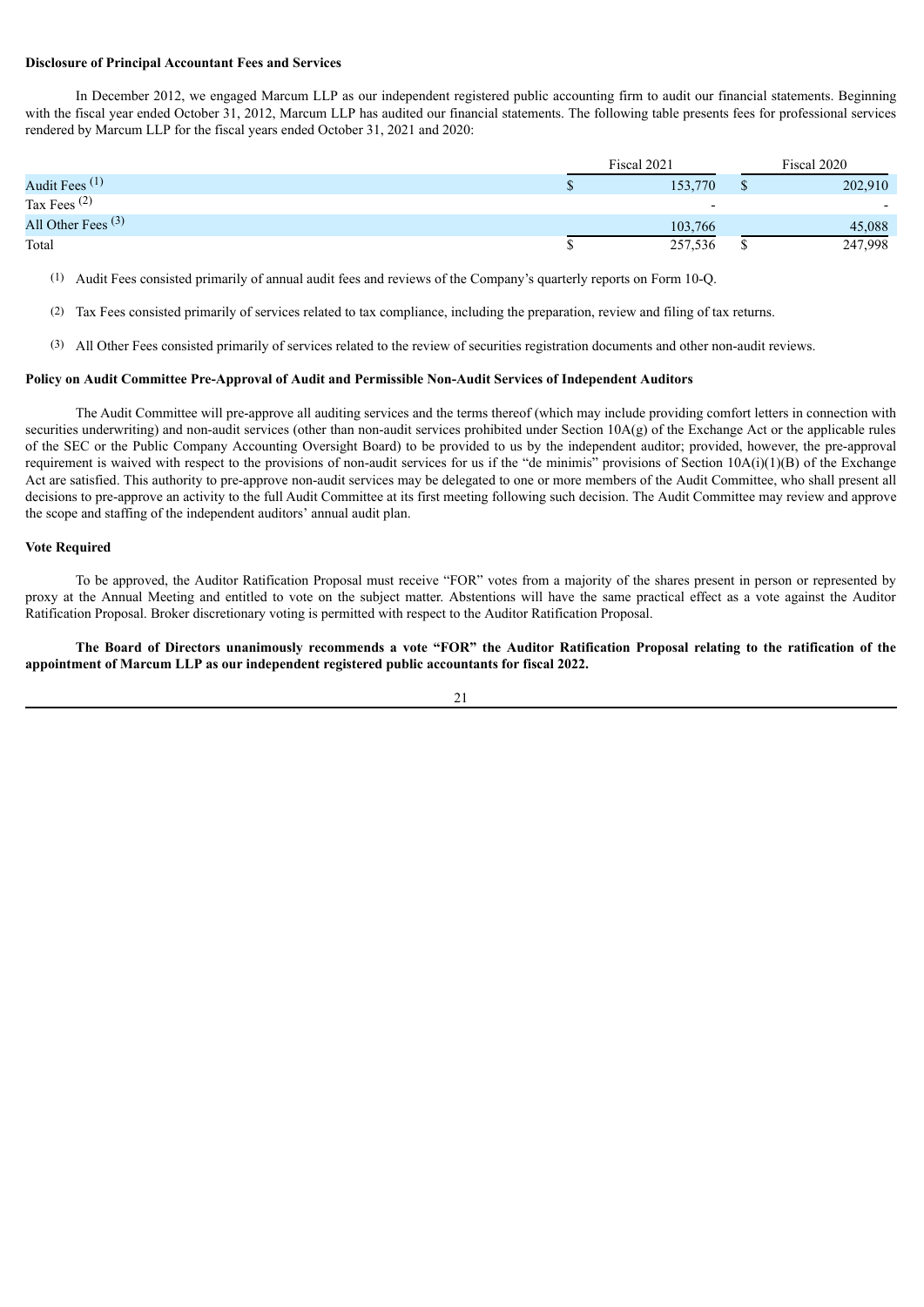# **Deadline for Receipt of 2023 Stockholder Proposals**

Stockholders may present proper proposals for inclusion in our proxy statement and for consideration at the next annual meeting of stockholders by submitting their proposals in writing to our Corporate Secretary in a timely manner. For a stockholder proposal to be considered for inclusion in our proxy statement for the 2023 Annual Meeting, our Corporate Secretary must have received the written proposal at our principal executive offices no later than January 19, 2023 provided, however, that in the event that we hold the 2023 Annual Meeting more than 30 days before or after the one-year anniversary date of the Annual Meeting, we will disclose the new deadline by which stockholders proposals must be received under Item 5 of our earliest possible Quarterly Report on Form 10-Q or, if impracticable, by any means reasonably calculated to inform stockholders. In addition, stockholder proposals must otherwise comply with the requirements of Rule 14a-8 of the Exchange Act. Such proposals also must comply with SEC regulations under Rule 14a-8 regarding the inclusion of stockholder proposals in company-sponsored proxy materials. Proposals should be addressed to:

> Advaxis Inc. Attn: Corporate Secretary 9 Deer Park Drive, Suite K-1 Monmouth Junction, NJ 08852

Stockholder proposals to be presented at the 2023 Annual Meeting other than stockholder proposals submitted pursuant to Exchange Act Rule 14a-8 for inclusion in the proxy statement for the 2023 Annual Meeting, must be received in writing at our corporate offices not earlier than the close of business on the 120th calendar day and not later than the close of business on the 90th calendar day prior to the one-year anniversary of the date this year's annual meeting and must comply with the other requirements set forth in our By-Laws.

To comply with the universal proxy rules, once effective, shareholders who intend to solicit proxies in support of director nominees other than our nominees must provide notice that sets forth the information required by Rule 14a-19 under the Exchange Act no later than April 29, 2023.

#### **Delivery of Proxy Materials to Households**

The SEC has adopted rules that permit companies and intermediaries, such as brokers, to satisfy the delivery requirements for proxy statements and annual reports with respect to two or more stockholders sharing the same address by delivering a single proxy statement addressed to those stockholders. This process, which is commonly referred to as "householding," potentially provides extra convenience for stockholders and cost savings for companies.

We and some brokers may be householding our proxy materials by delivering a single proxy statement and annual report to multiple stockholders sharing an address unless contrary instructions have been received from the affected stockholders. Once you have received notice from your broker or us that they or we will be householding materials to your address, householding will continue until you are notified otherwise or until you revoke your consent. If at any time you no longer wish to participate in householding and would prefer to receive a separate proxy statement and annual report, or if you are receiving multiple copies of the proxy statement and annual report and wish to receive only one, please notify your broker if your shares are held in a brokerage account or us if you are a stockholder of record. You can notify us by sending a written request by mail to Igor Gitelman, Interim Chief Financial Officer and VP of Finance, Advaxis, Inc., 9 Deer Park Drive, Suite K-1, Monmouth Junction, NJ 08852, or by calling 917-940-5651. In addition, we will promptly deliver, upon written or oral request to the address or telephone number above, a separate copy of the annual report and proxy statement to a stockholder at a shared address to which a single copy of the documents was delivered.

#### **Other Matters**

The Board knows of no other matters that may come before the Annual Meeting. If any other matters should properly come before the Annual Meeting, it is the intention of the persons named in the accompanying proxy to vote in accordance with their judgment on such matters. Such discretionary authority is conferred by the proxy.

In our filings with the SEC, information is sometimes "incorporated by reference." This means that we are referring you to information that has previously been filed with the SEC, so the information should be considered as part of the filing you are reading. Based on SEC regulations, the Audit Committee Report specifically is not incorporated by reference into any other filings with the SEC.

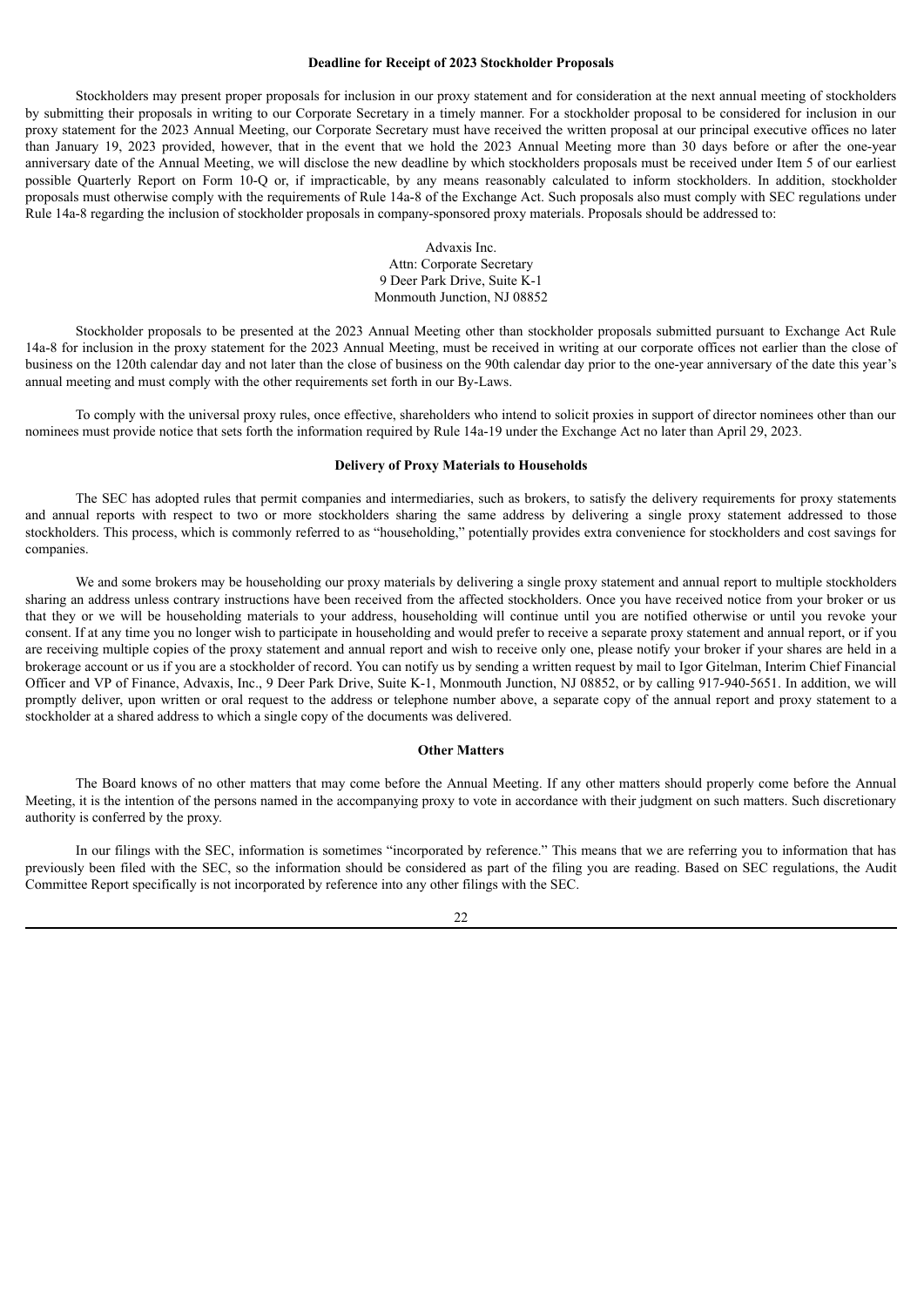ADVAXIS, INC.<br>9 DEER PARK DRIVE, SUITE K-1<br>MONMOUTH JUNCTION, NJ 08852



**VOTE BY INTERNET**<br>Before The Meeting - Go to <u>www.proxyvote.com</u> or scan the QR Barcode above

Use the Internet to transmit your voting instructions and for electronic delivery of information. Vote by 11:59 p.m. ET on June 27, 2022. Have your proxy card in hand when you access the web site and follow the instruction

During The Meeting - Go to www.virtualshareholdermeeting.com/ADXS2022

You may attend the meeting via the Internet and vote during the meeting. Have the information that is printed in the box marked by the arrow available and follow the instructions.

D86583-P75246

VOTE BY PHONE - 1-800-690-6903<br>Use any touch-tone telephone to transmit your voting instructions. Vote by 11:59 p.m. ET<br>on June 27, 2022. Have your proxy card in hand when you call and then follow the<br>instructions.

**VOTE BY MAIL**<br>Mark, sign and date your proxy card and return it in the postage paid envelope we have provided<br>or return it to Vote Processing, *c*/o Broadridge, 51 Mercedes Way, Edgewood, NY 11717.

TO VOTE, MARK BLOCKS BELOW IN BLUE OR BLACK INK AS FOLLOWS:

|               |                |                                                                                                                                                                                                                                                   |   |                     |   |    | D86583-P75246                                                                                                        | KEEP THIS PORTION FOR YOUR RECORDS  |  |                     |
|---------------|----------------|---------------------------------------------------------------------------------------------------------------------------------------------------------------------------------------------------------------------------------------------------|---|---------------------|---|----|----------------------------------------------------------------------------------------------------------------------|-------------------------------------|--|---------------------|
|               |                |                                                                                                                                                                                                                                                   |   |                     |   |    | THIS PROXY CARD IS VALID ONLY WHEN SIGNED AND DATED.                                                                 | DETACH AND RETURN THIS PORTION ONLY |  |                     |
| ADVAXIS, INC. |                |                                                                                                                                                                                                                                                   |   |                     |   |    |                                                                                                                      |                                     |  |                     |
|               | the following: | The Board of Directors recommends you vote FOR                                                                                                                                                                                                    |   |                     |   |    |                                                                                                                      |                                     |  |                     |
| 1.            |                | To elect six members to our Board of Directors to hold<br>office until the next Annual Meeting of Stockholders and<br>until their respective successors have been duly elected and<br>qualified, subject to their earlier resignation or removal. |   |                     |   |    |                                                                                                                      |                                     |  |                     |
|               |                | Nominees:                                                                                                                                                                                                                                         |   | For Against Abstain |   |    |                                                                                                                      |                                     |  | For Against Abstain |
|               | 1a.            | Dr. David Sidransky                                                                                                                                                                                                                               |   | Π                   | Π | 3. | To ratify the appointment of Marcum LLP as our<br>independent registered public accounting firm for the              |                                     |  | Π                   |
|               |                | 1b. Dr. James P. Patton                                                                                                                                                                                                                           | Ω | Ω                   | Ω |    | fiscal year ending October 31, 2022.                                                                                 |                                     |  |                     |
|               | 1c.            | Roni A. Appel                                                                                                                                                                                                                                     | Π | Ο                   | Ω |    | Note: In their discretion, the proxies are authorized to vote<br>upon such other business as may properly be brought |                                     |  |                     |
|               | $1d$ .         | Kenneth A. Berlin                                                                                                                                                                                                                                 | Ο | Ο                   | Ο |    | before the Annual Meeting of Stockholders or any<br>adjournment thereof.                                             |                                     |  |                     |
|               | 1e.            | Richard J. Berman                                                                                                                                                                                                                                 | Π | О                   | О |    |                                                                                                                      |                                     |  |                     |
|               | 1f.            | Dr. Samir N. Khleif                                                                                                                                                                                                                               | Ω | О                   | О |    |                                                                                                                      |                                     |  |                     |
|               |                | The Board of Directors recommends you vote FOR the<br>following proposals:                                                                                                                                                                        |   |                     |   |    |                                                                                                                      |                                     |  |                     |
| 2.            |                | To approve an advisory resolution regarding the<br>compensation of our executive officers.                                                                                                                                                        | n | Π                   | Π |    |                                                                                                                      |                                     |  |                     |
|               |                |                                                                                                                                                                                                                                                   |   |                     |   |    |                                                                                                                      |                                     |  |                     |
|               |                |                                                                                                                                                                                                                                                   |   |                     |   |    |                                                                                                                      |                                     |  |                     |
|               |                | Please sign exactly as your name(s) appear(s) hereon. When signing as attorney, executor, administrator, or other fiduciary, please give full title as such. Joint                                                                                |   |                     |   |    |                                                                                                                      |                                     |  |                     |
|               |                | owners should each sign personally. All holders must sign. If a corporation or partnership, please sign in full corporate or partnership name, by authorized officer.                                                                             |   |                     |   |    |                                                                                                                      |                                     |  |                     |
|               |                |                                                                                                                                                                                                                                                   |   |                     |   |    |                                                                                                                      |                                     |  |                     |
|               |                | Signature [PLEASE SIGN WITHIN BOX]<br>Date                                                                                                                                                                                                        |   |                     |   |    | Signature (Joint Owners)<br>Date                                                                                     |                                     |  |                     |